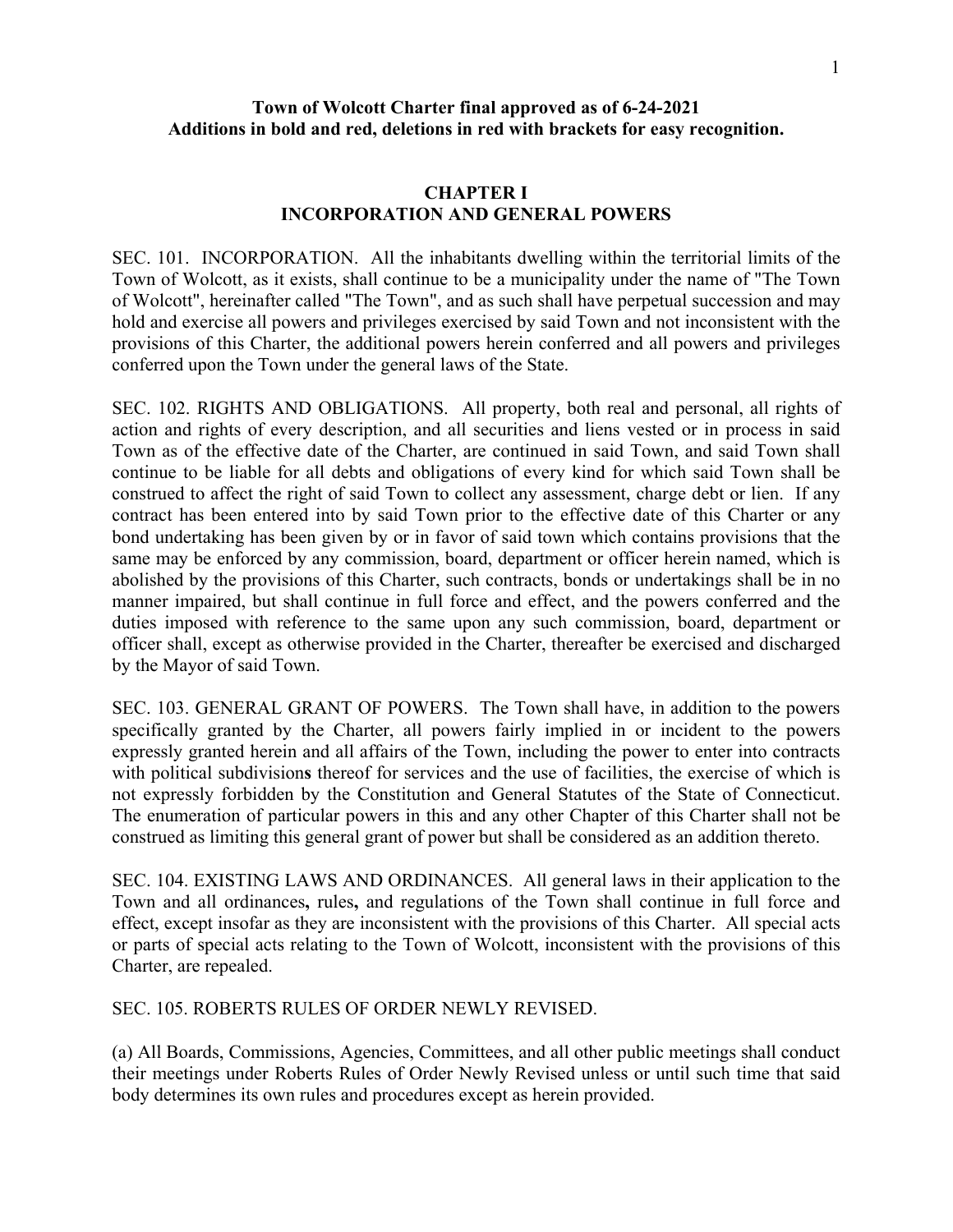### **CHAPTER II OFFICERS AND ELECTIONS**

SEC. 201. MUNICIPAL ELECTIONS. A meeting of the electors of the Town of Wolcott for the election of municipal officers shall be held on the first Tuesday after the first Monday in November of the first odd numbered year following the adoption hereof and biennially thereafter. Meetings of the electors to vote in special elections or referenda shall be called by the Council unless otherwise provided by General Statutes.

### SEC. 202. ELECTIVE OFFICERS.

(a) At each municipal election there shall be elected nine (9) members of the Town Council hereinafter referred to as the Council. There shall be three (3) members of the Council elected from each of the three (3) voting districts. Each political party shall nominate two (2) candidates from each of the three (3) districts. This shall not preclude an individual from running in his district as provided in General Statutes. The three (3) candidates having the largest number of votes from each of the three districts will serve on the Council. All electors in the Town will be eligible to vote for two (2) candidates in each district. The maximum number of members, as defined by Section 402 of this Charter of the same political party shall serve on any elected Board, Commission, or the Council and no more than 2 members of the same political party shall serve on the Council from any single district. For the purposes of this section, political party is defined as the party of endorsement.

(b) In addition to the Council, there shall be elected: a Mayor; a Treasurer; a three (3) member Board of Assessment Appeals, a five (5) member Zoning Board of Appeals, not more than three (3) of whom shall be members of the same party; a nine (9) member Board of Education, not more than six (6) of whom shall be members of the same party; six (6) constables with a maximum of three (3) from any party. The duties of the constable shall be limited to civil actions. The terms of these offices shall be for two years.

(c) There shall be a Tax Collector, a Town Clerk and Registrars of Voters, all to be elected for a term of four (4) years. The Registrars will be elected in accordance with Section 9-190 of the Connecticut General Statutes.

(d) Justices of the Peace shall be chosen in the manner provided in Section 9-184 of the Connecticut General Statutes for a term of four (4) years.

(e) All elective officers shall hold office until their successors have been chosen and qualified. All elective offices, with the exception of the Council, Town Clerk, Board of Education, and Registrars of Voters, shall take office on the first Monday following election. The Town Council shall take office as herein provided. The Town Clerk and Registrars of Voters shall take office in accordance with General Statutes. The Board of Education shall take office within seven (7) days following election.

(f) Except as otherwise provided by this Charter, all elective town officers, boards and commissions shall have those powers and duties prescribed by law.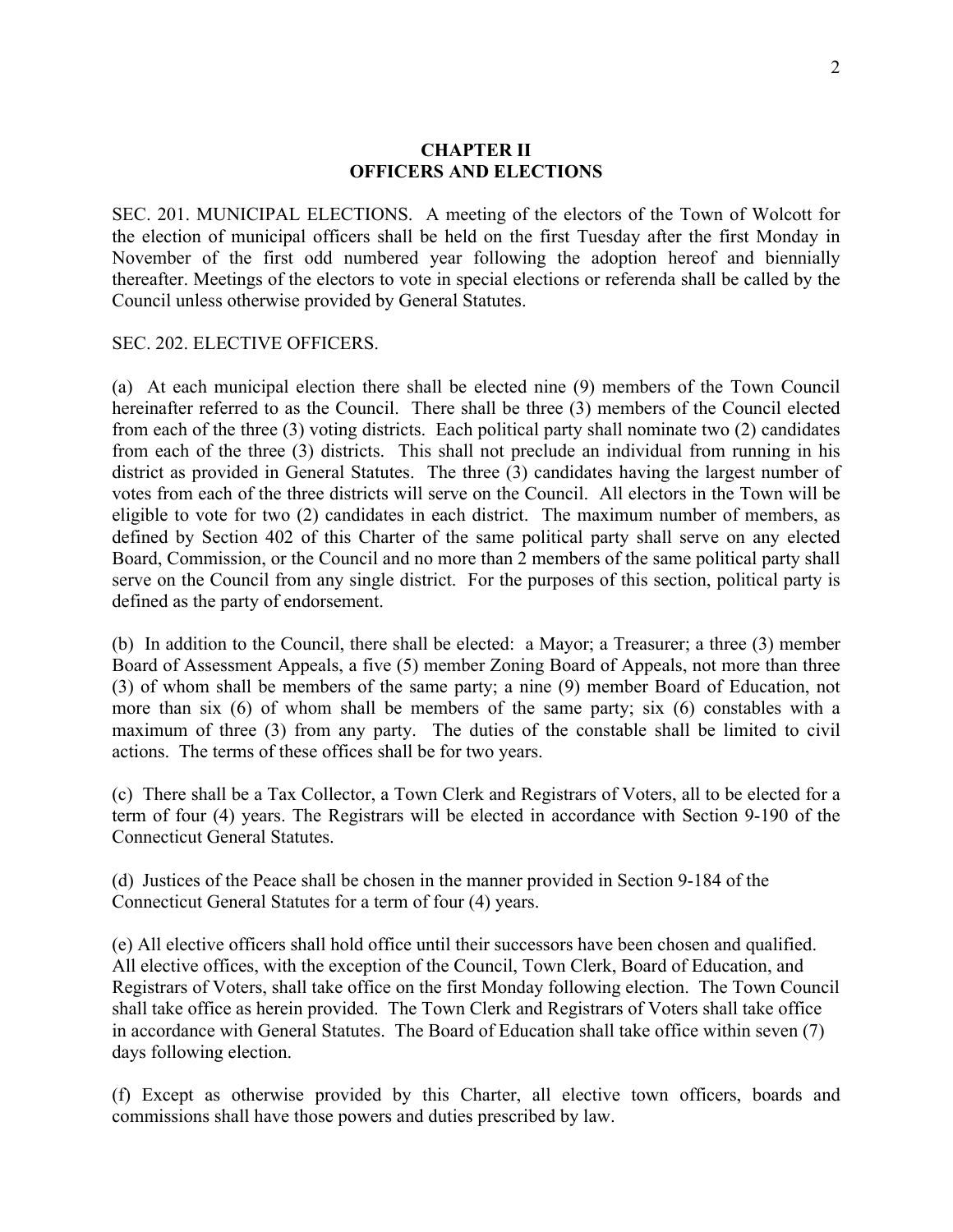SEC. 203. CONDUCT OF ELECTIONS. All caucuses and meetings of electors for the nomination and election of officers or in special elections shall be called, held and conducted as provided, by the officials designated in the General Statutes.

#### SEC. 204. BREAKING A TIE.

(a) When as a result of any municipal or special election held under the provisions of this Charter for the offices of Mayor, Treasurer, Town Clerk, and Tax Collector, or in the case of a question, it is necessary to break a tie, a special election confined to the tied candidates or questions shall be called by the Council to be held on the twenty-first day after said election to determine who shall be elected, or in the case of a question raised by a referendum or a Charter amendment petition, whether it shall be decided in the affirmative or negative. All voting machines concerning the returns from which there is no disagreement may be unlocked and paper ballots may be used in such election if voting machines are not available in sufficient numbers.

(b) If a tie occurs in any other elective office, the choice shall be determined between the tied candidates by lot under the supervision of the Head Moderator of the election in which the tie occurred.

SEC. 205. ELIGIBILITY. No person shall be eligible for elective Town Office who is not at the time of his or her election a resident elector of said Town, and any person ceasing to be a resident elector of said Town shall thereupon cease to hold elective office in the Town upon certification by the Registrars that such person has ceased to be a resident elector. No person shall be eligible for election to any Town office who is not at the time of nomination and election a resident of the Town and qualified to vote for that office. Any person ceasing to be a resident elector of the Town, or in the case of district Council members, a resident elector of the district, shall thereupon cease to hold elective office in the town or district. No Council members shall have their office vacated by reason of a district boundary change until completion of their term of office.

SEC. 206. VACANCIES.

(a) A vacancy in any elective Town Office, excepting the office of Mayor, from whatever cause arising, shall be filled by appointment by the Council within forty-five (45) days of such vacancy, for the unexpired portion of the term of such office or until the next biennial election, whichever shall be sooner.

(b) If there is a biennial election before the expiration of the term of office of any person appointed to an elective office under the provisions of this section, such office shall be filled by the election of a person to fill that office for the unexpired portion of the term.

(c) If the person vacating the office shall have been elected as a member of a political party, such vacancy shall be filled by appointment from the ranks of the political party. The Town Committee of the political party will designate a candidate, whose appointment by the Council shall be mandatory. Said political party will have thirty (30) days in which to present a name to fill such vacancy from the day that it is formally notified that such vacancy exists and failure to act within aforesaid thirty days will result in allowing the appointing authority to fill the vacancy from the ranks of the same political party in which the vacancy occurred. If the person vacating the office shall have been elected from a district, such vacancy shall be filled by appointment of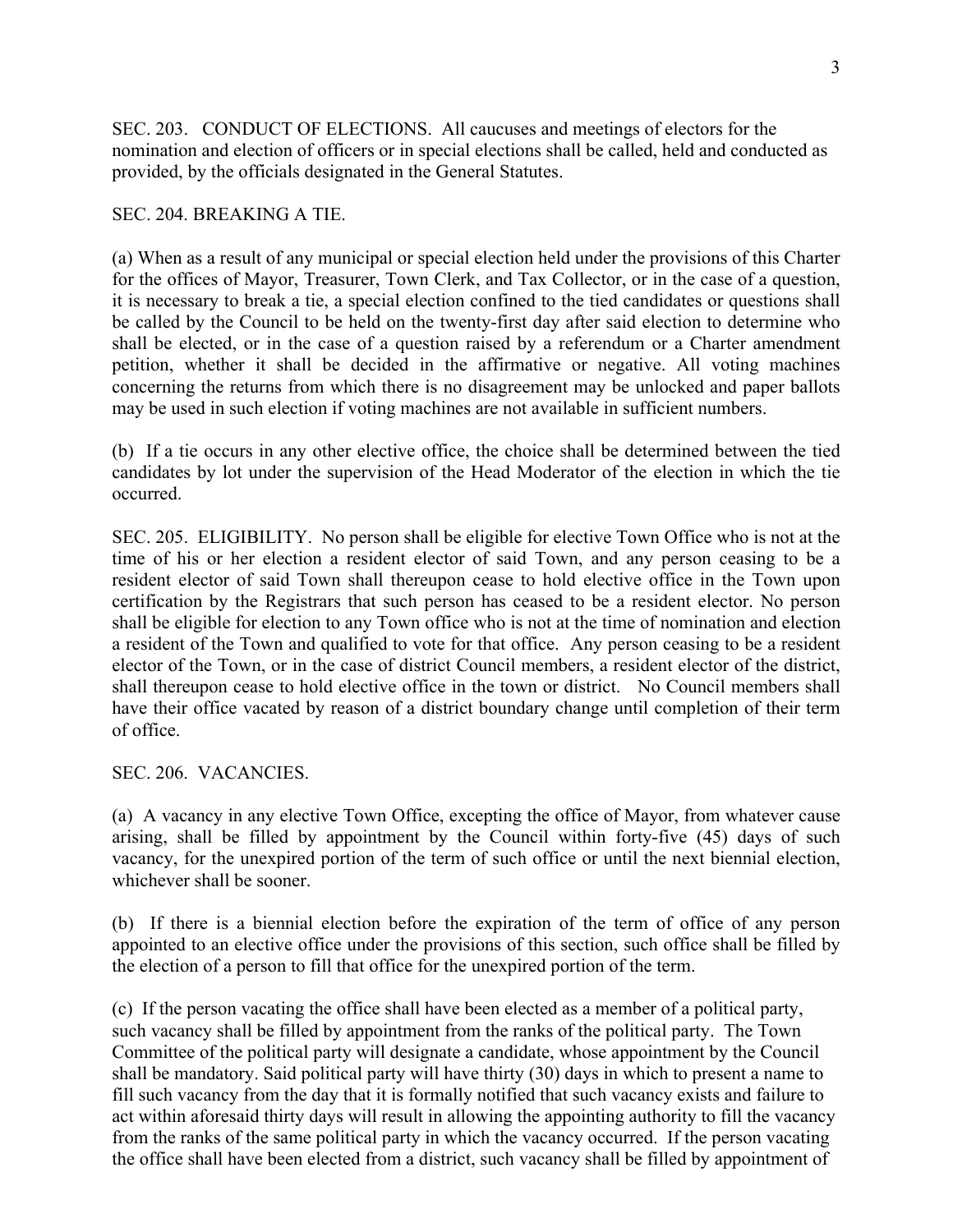a person from that same district, as well as the same political party.

(d)If the person vacating the office is not a member of a political party or was not an endorsed candidate of a political party, such vacancy shall be filled by the next highest vote getter for that office that is available from the prior election. In the case of the Town Council, such vacancy shall be filled by the next highest vote getter for the council in that District that is available from the prior election.

### **CHAPTER III THE TOWN COUNCIL**

SEC. 301. THE COUNCIL. There shall be a Town Council consisting of nine (9) members, hereinafter referred to as the Council. No member of the Council shall hold any other office, or position, on any board or commission including but not limited to any Charter Revision Commission under the government of the Town of Wolcott, except as hereinafter provided.

### SEC. 302. CHAIRMAN

(a) The Council shall meet at 8:00 P.M. on the second Wednesday following its election to organize and to elect a Chairman and a Vice-Chairman This will be the first order of business. The Mayor will preside, without vote, over the Council until this order of business is completed. The Chairman of the Council shall have a regular vote only. The Chairman shall preside over all meetings of the Council and perform such other duties consistent with his or her office as may be imposed by the Council. Unless otherwise specified herein, during his or her absence or disability, his or her duties shall be performed by the member of the Council chosen by the Council as Vice-Chairman. The Chairman of the Council is an ex-officio member, without vote, of all Legislative Committees. The Town Council shall make no contracts, verbal or written, from the date of the election, until the successor council has been sworn in.

(b) The Town Committee of each political party shall have submitted in writing, within thirty (30) days after the first meeting of the new Council, its designees for majority leader and minority leader respectively. The Council shall then accept and certify said designees.

SEC. 303. CLERK. The Council shall appoint a clerk, who shall keep a record of all proceedings of the Council in accordance with Connecticut General Statutes.

SEC. 304. MEETINGS. The Council shall, at its first meeting or as soon thereafter as possible, establish by resolution a place and time for holding its regular meetings, and shall meet at least once a month. Said Council shall provide a method for the calling of special meetings and no matter shall be considered at such special meetings which was not included in the call.

SEC. 305. PROCEDURE. The Council shall operate under Roberts Rules of Order Newly Revised unless or until such time that said Council determines its own rules and procedures except as herein provided. A bare majority shall constitute a quorum provided no ordinance, resolution or vote, except a vote to accept minutes of the previous meetings, to adjourn, or to fix the time and place of the next meeting, shall be adopted by less than five (5) affirmative votes. All ordinances or resolutions shall be confined to one subject which shall be clearly stated in the title.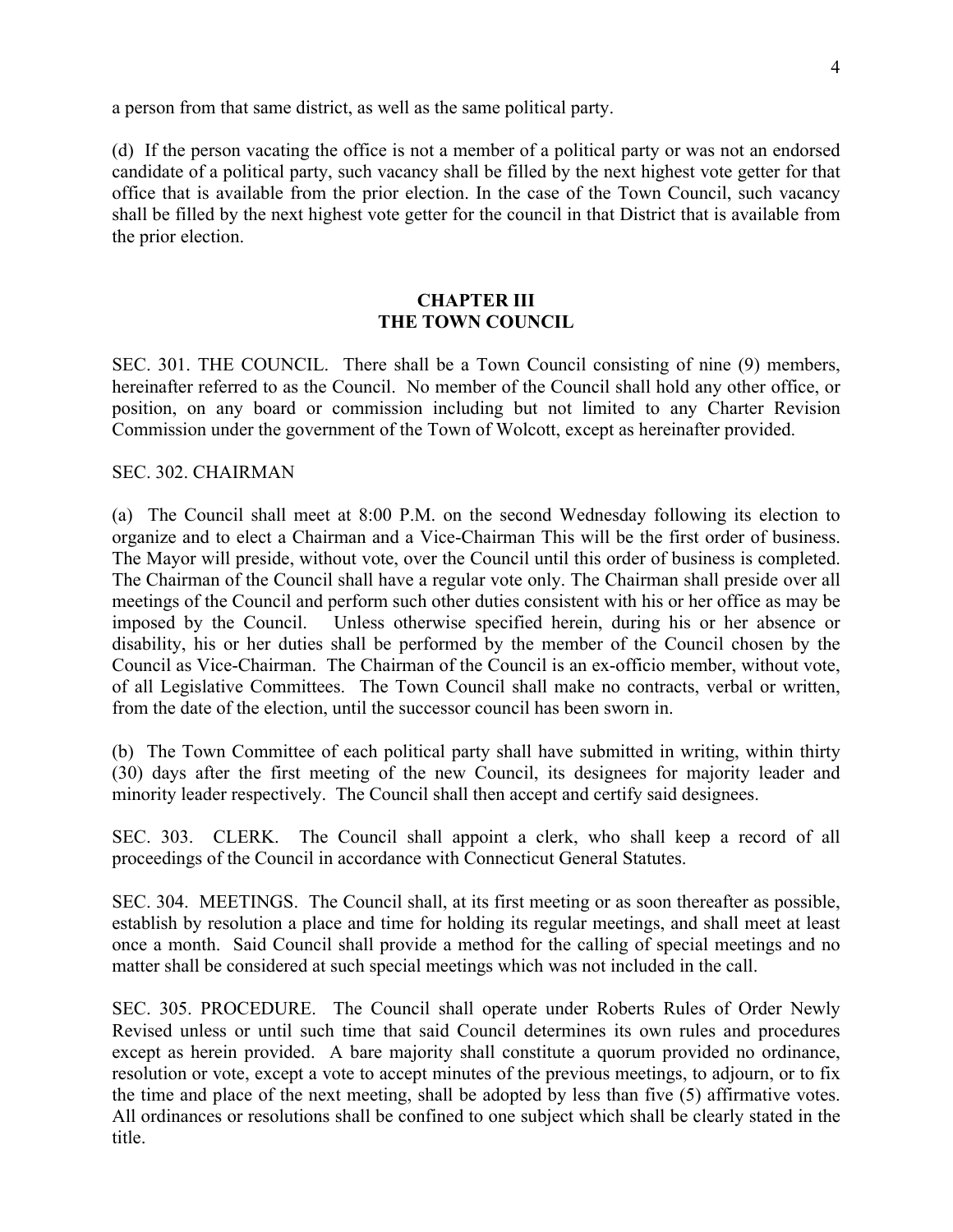The Council shall keep for public inspection, minutes in accordance with Connecticut General Statutes, which shall be the official record of its proceedings. The record, so kept, shall be authenticated for each meeting by the signature of the presiding officer upon its acceptance by the Council.

SEC. 306. GENERAL POWERS AND DUTIES OF THE COUNCIL.

(a) The Council shall have the powers and duties which, prior to the effective date of this Charter, were conferred by law upon existing Boards, Officers and Commissions of said Town except as otherwise specifically provided in the Charter, the Connecticut General Statutes or in The Constitution of the State.

(b) The legislative power of the Town shall be vested exclusively in the Council except as otherwise specifically provided in this Charter.

(c) The Council shall have the power to make, alter or repeal ordinances, not inconsistent with this Charter or the General Statutes of the State, creating or abolishing Boards, Commissions, Departments and Offices and for the preservation of the good order, peace, health and safety of the Town and its inhabitants provided no such ordinance shall be enacted without a public hearing held thereon except as hereinafter provided.

(d) The Council may contract for services and the use of facilities of the State or any political subdivision thereof. It may, by agreement, join with any such political subdivision to provide services and facilities.

(e) The Council is authorized in adopting ordinances to incorporate any recognized code, rules or regulations that have been printed in book form, or any code officially adopted by any administrative agency of the State, by reference thereto in such ordinance. Upon the adoption of any ordinance wherein any such code, rules or regulations or portions thereof have been incorporated by reference, there shall be maintained two (2) copies of the same, in the Office of the Town Clerk, for examination by the public.

**(**f) Said Council shall determine the compensation **including salary and medical insurance cost share** of the Mayor, the Registrars of Voters, Town Clerk, Tax Collector, Treasurer, Board of Assessment Appeals, succeeding Council and the officers and employees appointed by the Council. Once the Council has established the compensation of an elected official serving a two (2) year term, said compensation shall neither be increased nor decreased until after the expiration of that term. Increment pay increases shall be instituted as follows: Increment #1 shall begin with the first pay period after the November election; increment #2 shall begin with the first pay period in November of the following year. The Council may adjust the compensation of any official serving a four (4) year term every two (2) years under the same restrictions as herein provided. Town Clerk and the Registrars of Voters incremental pay shall begin with the first pay period of their term and continue under the same restrictions as herein provided. Council shall determine the charges, if any to be made for services by the Town or for the execution of powers vested in the Town as provided in Chapter I of this Charter, for the government of the Town and its business.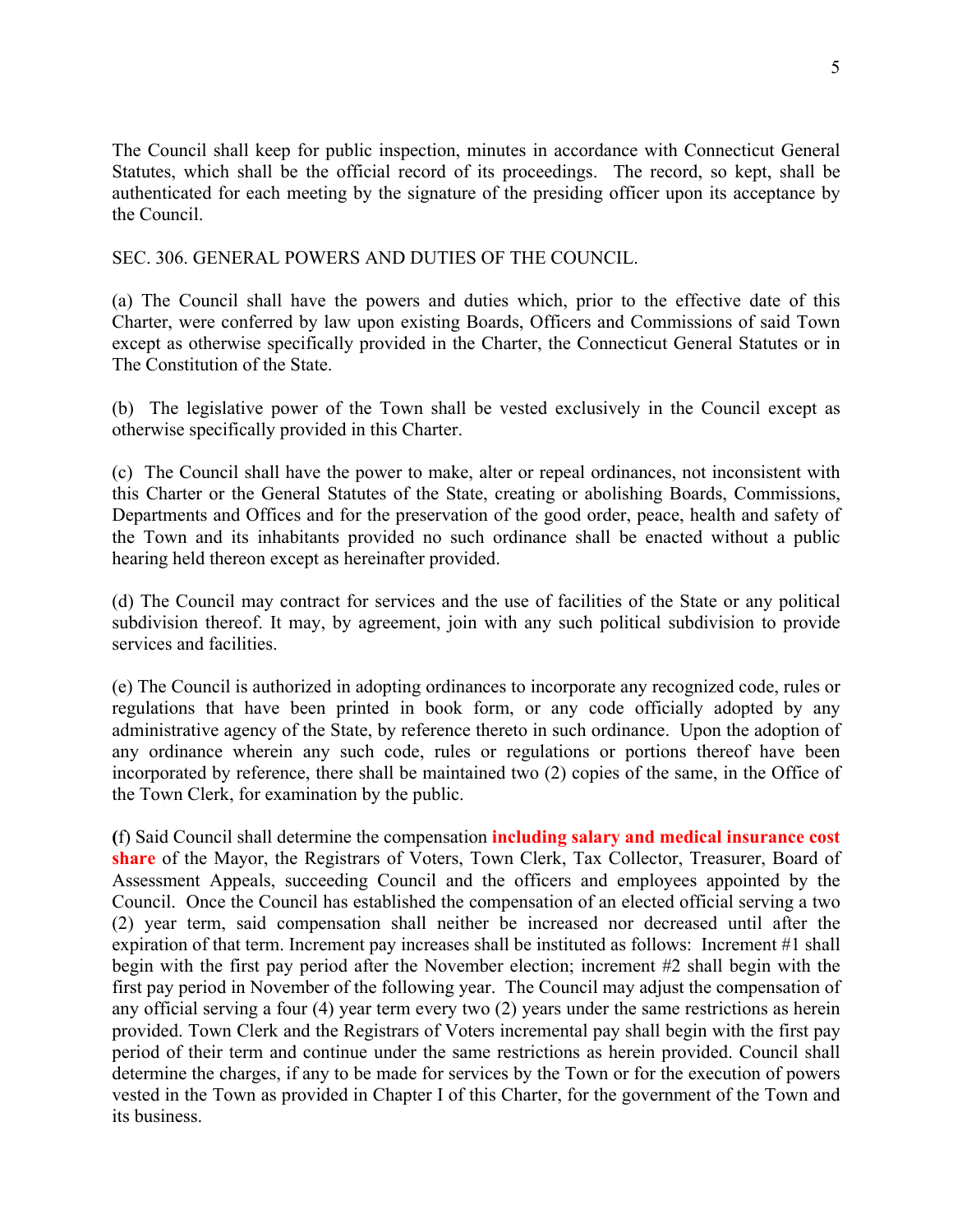(g) The Council shall be the budget making authority of the Town and shall have control of the finances of the Town and may, at its discretion, appoint a Finance Committee of which at least one member shall be a member of the Council. The duties of this Committee shall be as directed by the Council.

(h) The Council shall authorize the Mayor to execute for and [in] **on** behalf of the Town, bonds, notes and other evidence of indebtedness and also, to sign contracts and agreements other than purchase and employment contracts under the jurisdiction of the Mayor or the Board of Education. Any purchase contract or order involving an expenditure which exceeds \$150,000.00 within the then current fiscal year for any item or service or multiple items or services of like kind, or which requires expenditures under the jurisdiction of the Mayor to be made in subsequent fiscal years, shall require Town Council approval. Collective Bargaining Agreements between the Town and duly recognized and constituted unions, other than those agreements under the jurisdiction of the Board of Education, shall require Council approval. On recommendation of the Mayor, the Council shall have authority to approve purchase of real property, or the sale of Town owned real property, up to [\$100,000.00.] **\$150,000.00** Any amount in excess of [\$100,000.00 to \$150,000.00] **\$150,000.00 to \$200,000.00** must be brought to a Town Meeting. **Dollar amounts in this sub section shall be increased in five (5) years by ten (10)%.** Any amount in excess of this must be brought to a Town Referendum. However, it shall not be permissible under this provision for the Council to approve the purchase or sale of any contiguous pieces of real property within a two (2) year period, unless the purchase or sale of all real properties involved occurs simultaneously, in which case, the aggregate amount of all real properties involved shall be subject to the aforementioned dollar limitations.

(i) The Council shall have the power to remove for cause, after a hearing, any appointee made by the Council to any Board, Commission or Agency authorized under this Charter. **On any Board, Commission or Agency in which the Council has appointing authority, per this Charter, the Council shall fill any subsequent vacancy.** 

(j). INVESTIGATION. The Council shall have the power of fiscal investigation in any and all departments, offices and agencies of the Town and for such purposes may in addition to the powers granted in Section 306(j) of this Charter, order special audits, refer matters to the Ethics Commission, or request assistance from local, state, and federal law enforcement agencies, the State's Attorney's Office, or any other agency having jurisdiction over the matter or matters under investigation.

(k). RELATIONS TO ADMINISTRATIVE SERVICE. Neither the Council nor any of its members shall direct or request the appointment to or removal of any person from any office or employment which the Mayor or any of his appointees are empowered to fill. The Mayor may seek advice from the Council regarding appointments. The Council may prefer charges in writing against any officer or employee appointed by the Mayor. The Council and its members shall deal with administrative service solely through the Mayor. Neither the Council nor any member thereof shall give any order to any of the subordinates of the Mayor either publicly or privately. A properly constituted meeting of the Council, which the Mayor has been invited to attend, may call before it any employee or officer for the purpose of investigation.

**(**l). FISCAL YEAR. The Council shall have power to adjust the fiscal year of the Town to coincide with the tax year or to adjust either or both to the end that they may coincide.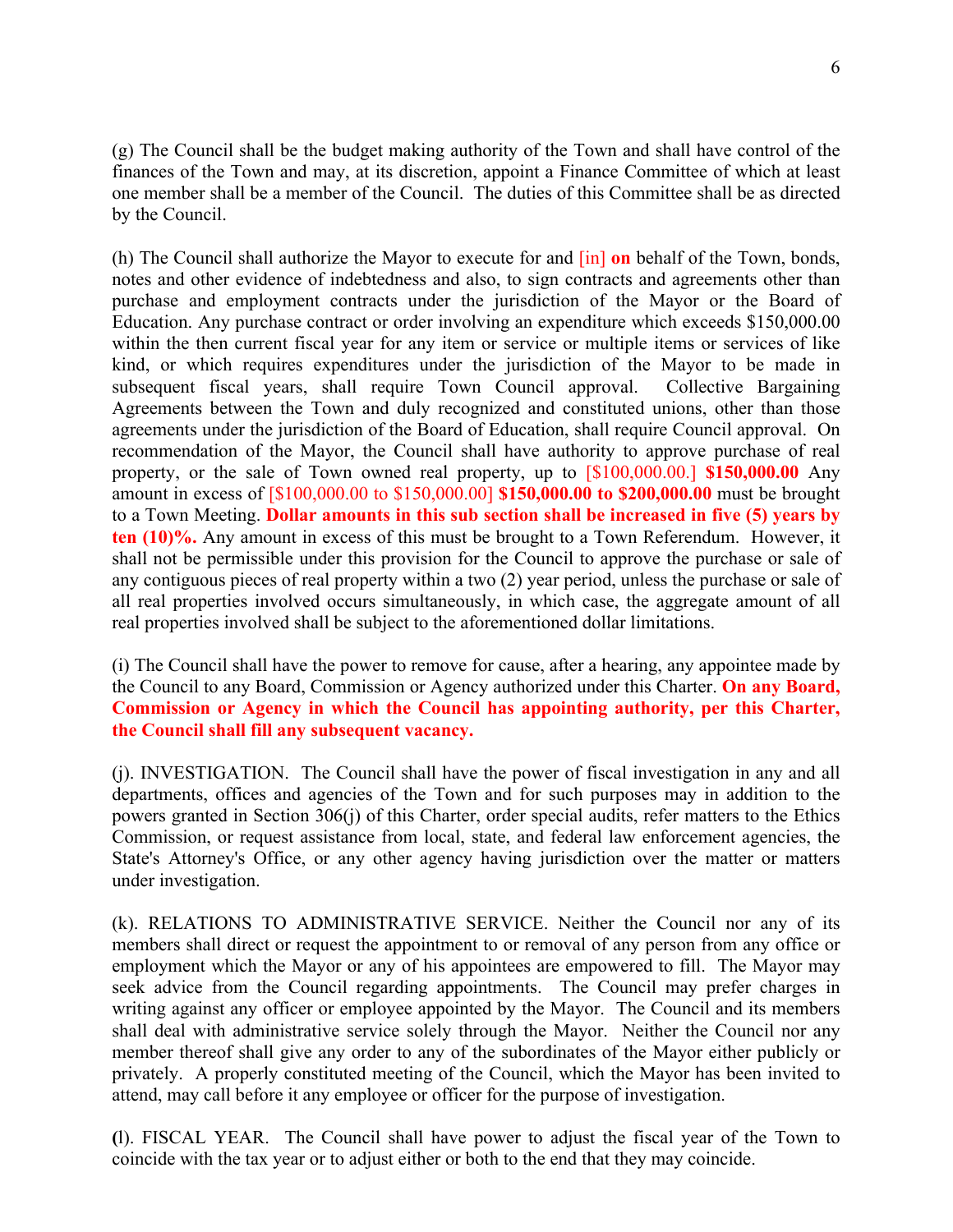(m) The Council shall conduct a review of the Charter every five years from its effective date to determine whether the appointment of a Charter Revision Commission would be beneficial. This provision shall not prevent the Council from reviewing the Charter for such purpose at any other time if the Council so elects. Notwithstanding the foregoing, no appointment of a Charter Revision Commission, or amendment of the Charter shall be made except in accordance with Section 906 of this Charter.

(n) The Council shall nominate one or more of its members to represent the Town on the board of any organization or corporation, to which the Town has contributed more than [five hundred dollars (\$500.00)] **two thousand five hundred dollars (\$2,500.00.)** Such liaison(s) so appointed shall serve only as a channel or channels of communication back to the Council and shall have no voting power on said boards.

(o) The Council shall annually prepare and have published a Town report in accordance with Section 7-406 of the Connecticut General Statutes as the same may be amended from time to time.

SEC. 307. ORDINANCES.

(a) At least one public hearing, notice of which shall be given at least five days in advance by publication **in summary** in a newspaper having a circulation in said Town and by posting a notice in a public place[,] **and a full publication on the towns website,** shall be held by the Council before any ordinance, including ordinances originating under Section 308 of this Charter shall be passed except an ordinance relating to the appointment or designation of officers, or to the Council or its procedure.

(b) Every proposed ordinance except those relating to the election, appointment or designation of officers of the Council, as may be provided herein, or an ordinance relating to the Council or its procedures, shall, before it becomes effective, be certified by the Mayor except as otherwise provided in sub-part (c) of this section.

(c) All such ordinances, except as otherwise provided, prior to certification must pass by an affirmative vote of a majority of the entire Council. The Mayor shall within ten (10) days after adoption by the Council, sign the proposed ordinance if he or she approves it, whereupon it shall be effective, unless a later date is provided in such ordinance, on the twenty-first (21st) day following its publication. If the Mayor disapproves a proposed ordinance, he or she shall within ten (10) days return it to the Chairman of the Council with a statement of the reason for his or her disapproval, which statement shall be transmitted to the Council at its next meeting. If the Council shall pass the proposed ordinance by an affirmative vote of at least two-thirds (2/3) of the entire Council at such next meeting, but not later than twenty-one (21) days after such ordinance has been returned with the Mayor's disapproval, it shall become effective twenty-one days after publication unless a later date is provided in said ordinance. Immediately following such meeting, the Council will give the Mayor written notification of its overriding action. If the Mayor does not approve or disapprove the proposed ordinance within the time required, it shall become effective without his or her approval twenty-one (21) days after publication unless a later date is provided in said ordinance.

(d) Every ordinance, after passage, shall be given a serial number and be recorded by the Town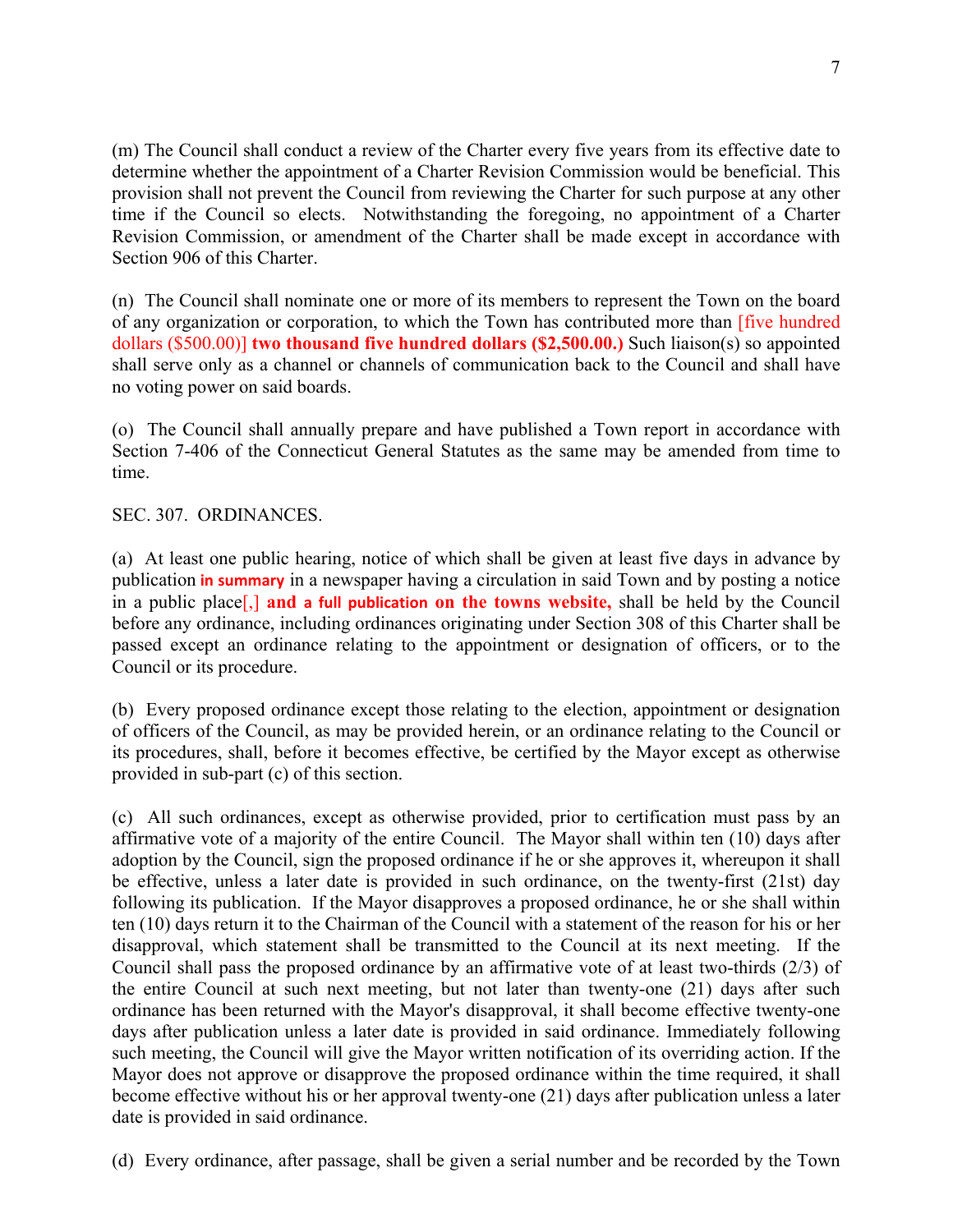Clerk in a book to be kept for that purpose which shall be properly indexed. The Council shall also submit a copy of each ordinance after passage to the Town Clerk and the various Boards and Departments involved. Within ten days after final passage, all ordinances shall be given [one] full publication] **a summary** in a newspaper having circulation within the Town [,] **referring to the full publication posted on the town website**. Every ordinance, unless it shall specify a later date, shall become effective on the twenty-first day after such publication following its final passage, provided an ordinance stated to be a public emergency measure and stating the facts constituting such public emergency shall become effective immediately after such publication and no public hearing or notice of public hearing shall be required for any public emergency measure.

SEC. 308. POWER OF INITIATIVE. The electors shall have the power to propose to the Council any ordinance or resolution appointing or removing officials, appropriating money, authorizing the levy of taxes or fixing the tax rate. Such a proposal shall be made by filing with the Town Clerk a petition making such proposal signed in ink or indelible pencil by not less than fifty qualified electors of the Town on the last completed voting list. The Town Clerk shall notify the Chairman of the Council within 7 days upon receipt of the petition. If the Council shall fail or refuse to adopt the proposed ordinance within 32 days after the Council meeting following the filing of the petition with the Town Clerk, a second petition may be filed with the town Clerk for a referendum on such proposed ordinance or other measure. Such second petition shall be signed in ink or indelible pencil by not less than 5% of the qualified electors of the Town on the last completed voting list and shall be filed within 52 days after the filing of the original petition. Such proposed ordinance or other measure shall be submitted to a referendum not less than 10 nor more than 20 days after the filing of such second petition, and if it shall receive a majority vote at such referendum, it shall be enacted, provided not less than 25% of the qualified electors of the Town on the last completed voting list shall have voted at such referendum. Any referendum held under this section shall be conducted in the manner provided in the General Statutes and the Town Clerk shall proceed in the manner set forth therein. No ordinance or other measure which shall have been adopted in accordance with the provisions of the section shall be repealed or amended by the Council except by petition and vote of the electors as provided herein.

#### SEC. 309. POWER OF REFERENDUM

(a) The electors shall have the power to approve or reject at a referendum any ordinance or other measure passed by the Council, except an ordinance or resolution appointing or removing officials, authorizing the levy of taxes or fixing the tax rate. The electors shall have the power to approve or reject at a referendum the town budget as presented by the Town Council. Ordinances or other measures submitted to the Council as provided in Section 308 and passed by the Council without change shall be subject to a referendum in the same manner as other ordinances or measures. Within twenty (20) days after the publication of an ordinance or other measure which is subject to referendum, a petition may be submitted to the Town Clerk. Such petition shall be addressed to the Council and shall be signed in ink or indelible pencil by qualified electors of the Town equal in number to at least 10% of the electors on the voting list. The Town Clerk shall proceed as prescribed by General Statutes as to referenda. If the number of qualified signatures, as certified by the Town Clerk, equals or exceeds 10% of the electors on the voting list and the Council fails or refuses to repeal such ordinance or other measure at its meeting next following the delivery of the petition to the Chairman of the Council, the question of repeal shall be submitted to a vote of the electors at a referendum which must be called by the Council to be held not less than twenty (20 days nor more than thirty (30) days after said meeting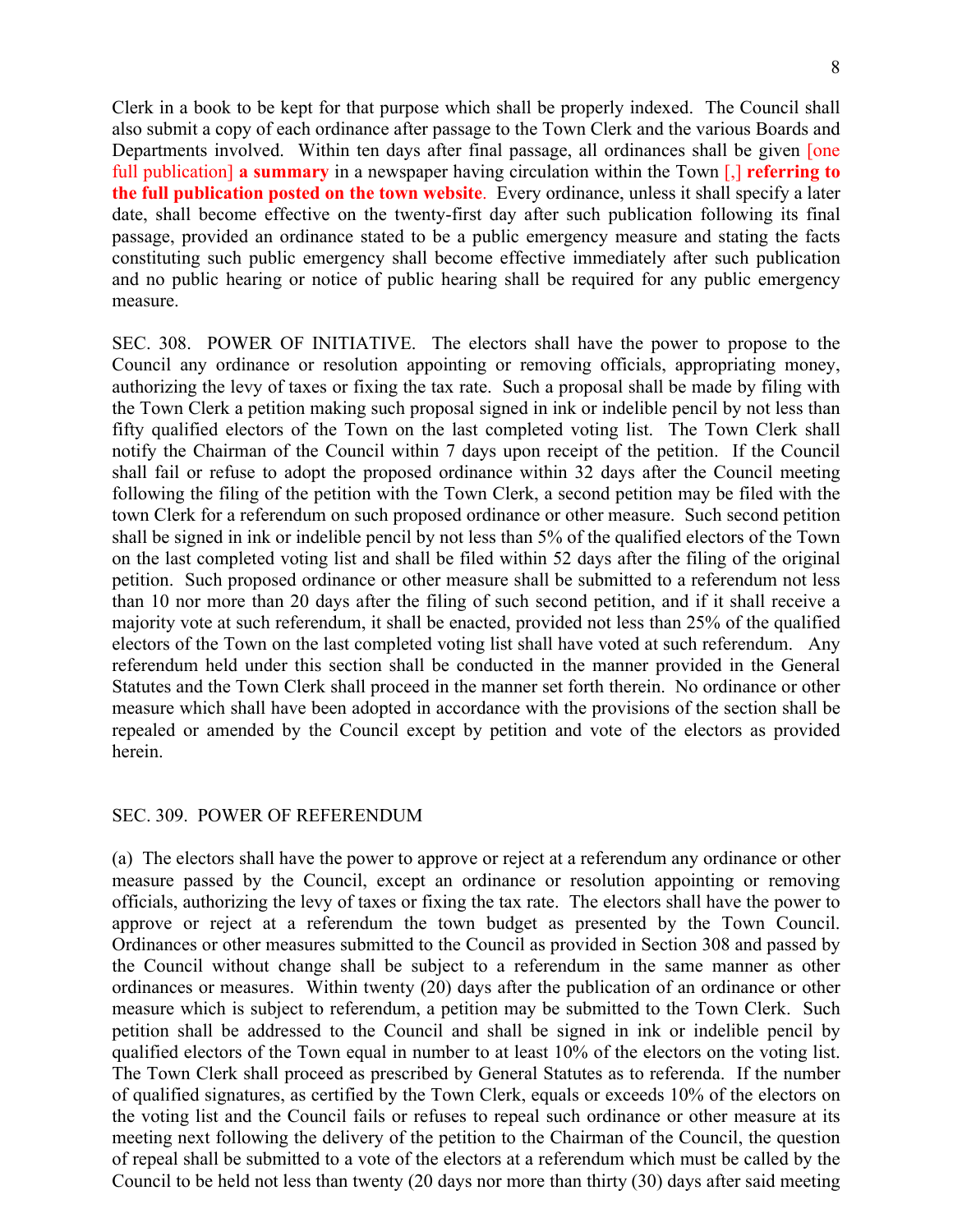of the Council. Upon submission of the petition to the Town Clerk as above provided, the ordinance or other measure shall remain without effect until either:

(1) The first meeting of the Council following delivery of the petition by the Town Clerk to the Chairman of the Council with a certification showing that the number of signatures is insufficient which fact shall be recorded upon the minutes of the Council.

(2) The question of repeal has been decided in the negative by a vote of the electors at the referendum at which not less than 25% of the electors on the voting list shall have voted.

(3) Less than 25% of the electors on the voting list shall have voted.

(b) The Power of Referendum may also be exercised by the affirmative vote of at least **seven** [eight] members of the Council present and voting.

SEC. 310. FORM OF PETITION FOR INITIATIVE OR REFERENDUM. The form of petition for initiative or referendum shall be as follows:

WARNING: ALL SIGNATURES SHALL BE IN INK OR INDELIBLE PENCIL.

We, the undersigned electors of the Town of Wolcott, hereby present this petition under the provisions of Sections 308 or 309 of the Town Charter, (here insert the word "initiating" or the words "requesting the repeal of") the following ordinance or other measure (here insert the text of the ordinance or other measure) and we certify that we are electors of the Town of Wolcott residing at the addresses set opposite our names, and that we have signed this petition on the dates opposite our names and not more than once. (Here follow the signatures, dates and addresses.)

Signature Date Number Street

Each page of such petition shall contain a statement, signed under penalties of false statement as defined in Section 53a-157b of the Connecticut General Statutes, by the person who circulates the same, setting forth such circulator's name and address, and shall be in the form as follows: "I certify that I am an elector in the Town of Wolcott and each person whose name appears on this page signed the same in person in my presence and such person is known to me or has satisfactorily identified himself/herself to me." Any page of a petition which does not contain such a statement by the circulator shall be invalid.

# **CHAPTER IV BOARDS, COMMISSIONS AND DEPARTMENTS**

# SEC. 401. TERMS OF OFFICE

(a) Except as in ad hoc assignments, and as provided for in Section 407 and Section 410 all members of boards, commissions and committees shall be appointed by the appointing authority for a two-year term. The terms of all such appointees shall terminate on the same date as the term of the appointive authority except such appointees shall continue to serve until their successors are appointed and qualify.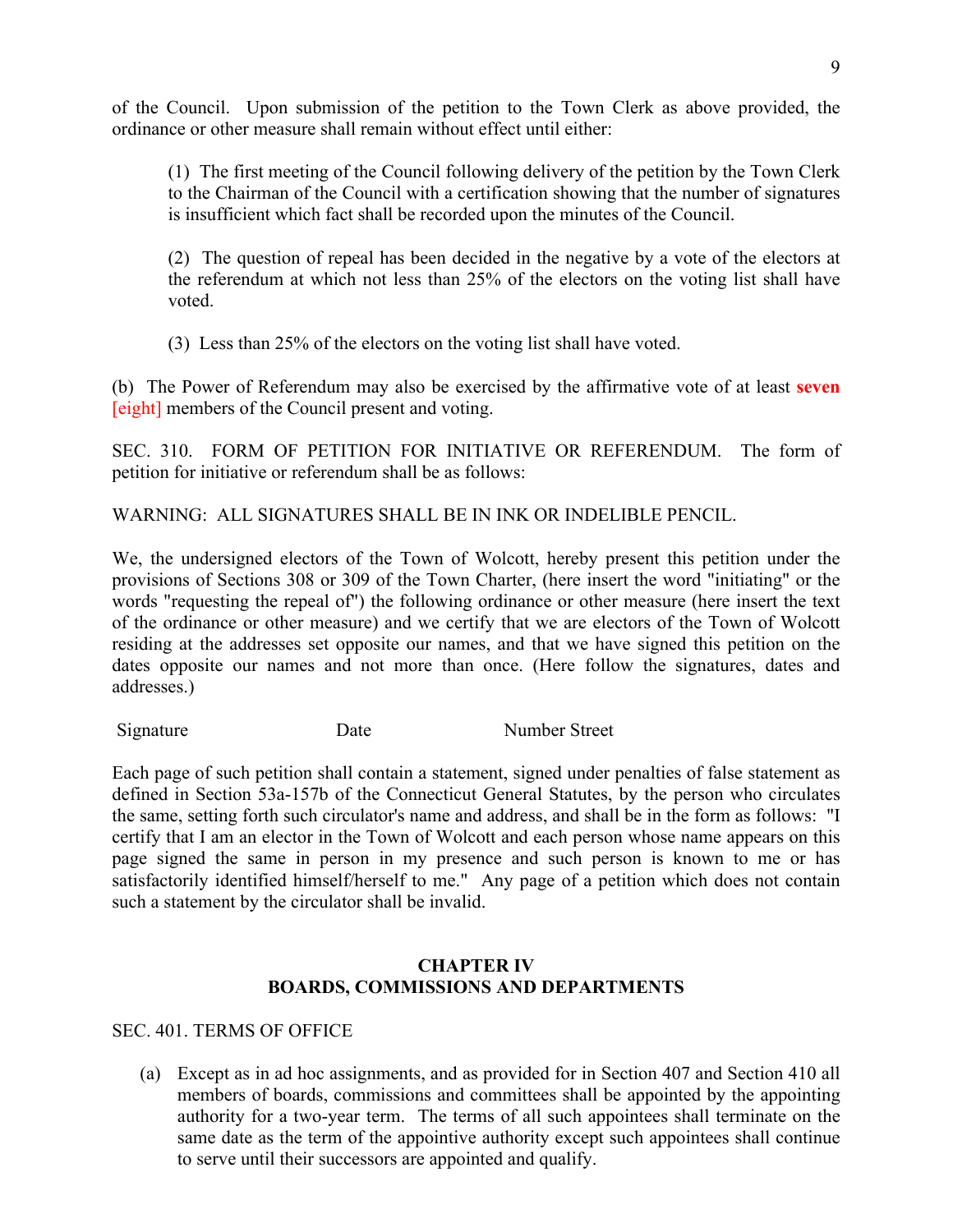- (b) Boards, commissions, and committees charged with ad hoc assignments as opposed to standing committees will serve until the assignment has been completed or eliminated.
- (c) All members of all **appointed** boards, committees, commissions and ad hoc committees shall serve without monetary compensation, monetary value or in-kind benefit, whatsoever.

SEC. 402. MINORITY REPRESENTATION. Minority representation on all boards, commissions, committees, departments, or similar bodies, whether elective or appointive shall be in accordance with the following table:

| Total Membership | Maximum Number of Members   |
|------------------|-----------------------------|
|                  | of the Same Political Party |
|                  |                             |
|                  |                             |
|                  |                             |
|                  |                             |
|                  |                             |
| δ                |                             |
|                  |                             |

(a) Those boards, commissions. committees, departments, or similar bodies, whether elective or appointive with more than nine (9) members shall have no more that 2/3 of their members from the same political party.

**(b) Vacancies in appointed positions shall be posted on the Town website for a minimum of five days prior to the appointing authority taking action on any final appointments. Any person affiliated with a party or not so affiliated shall have the ability to submit their name to the appointing authority. The appointing authority shall give due consideration to the recommendations of the major political parties before final appointments are made.** 

SEC. 403. MODERATOR. The Council shall appoint a Moderator and a Deputy Moderator whose duties shall be to conduct such Town Meetings as may occur. The Council shall designate rules of order for the conduct of said meetings at the time the Moderator and Deputy Moderator are appointed.

SEC. 404. LIBRARY BOARD OF DIRECTORS. The Town Council shall appoint a Library Board of Directors to consist of seven (7) electors of the Town, not more than four (4) of whom shall belong to any one political party. The Library Board of Directors shall appoint the Town Librarian and library employees and carry out all other duties as prescribed by General Statutes and Town Ordinance. Terms of office shall be consistent with this Charter.

SEC. 405. ZONING BOARD OF APPEALS -ALTERNATES. The Council shall appoint three (3) alternates to the Zoning Board of Appeals, not more than two of whom shall belong to any one political party, with duties as prescribed by General Statutes. Their terms shall run concurrent with those of the elected members of the Zoning Board of Appeals.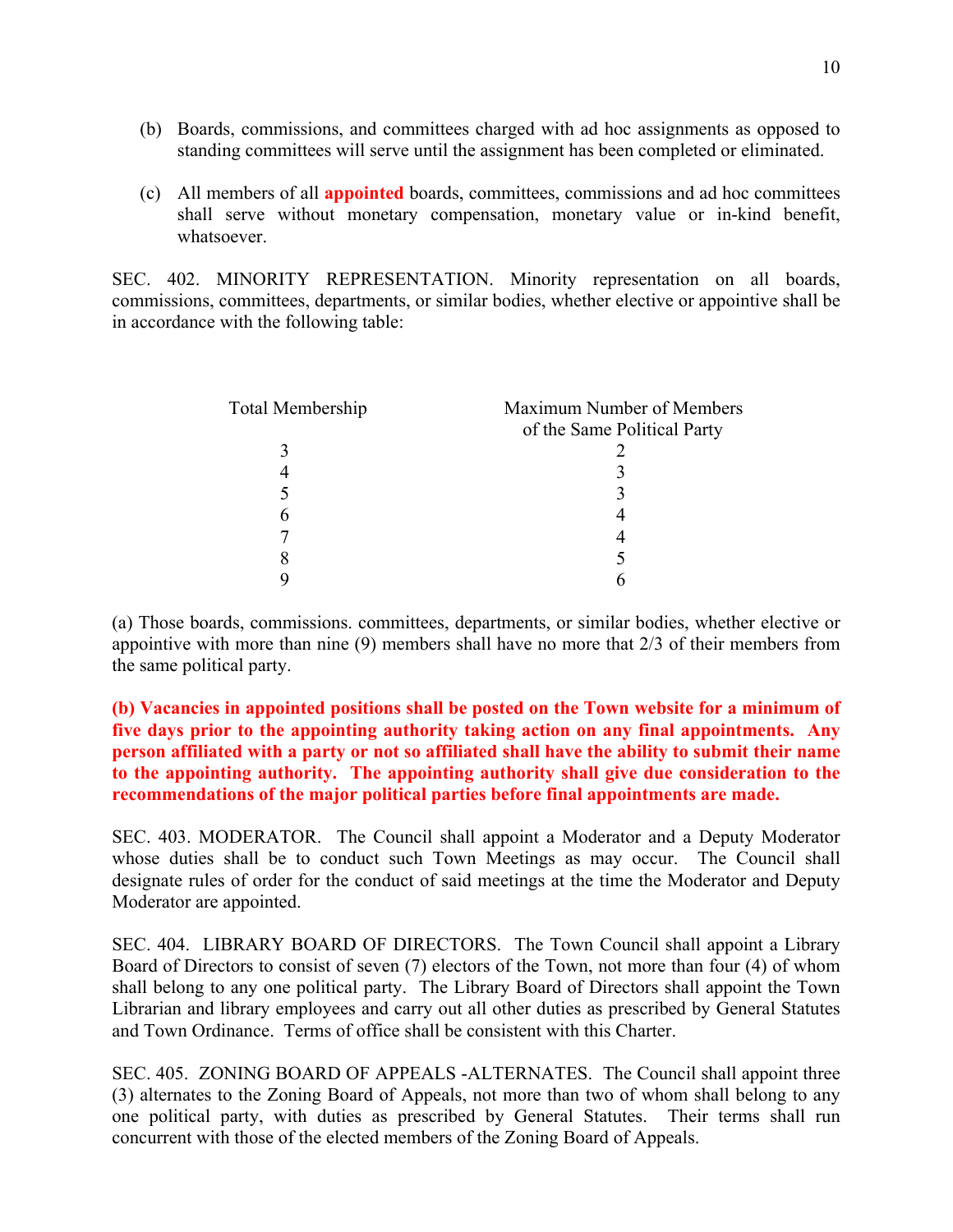SEC. 406. BUILDING CODE BOARD OF APPEALS. The Council shall appoint a Building Code Board of Appeals consisting of three (3) electors of the Town, not more than two (2) of whom shall belong to any one political party, with duties as prescribed by State Ordinance, and with terms to be consistent with provisions of this Charter.

# SEC. 407. BOARD OF ETHICS.

(a) A Board of Ethics is hereby created which shall consist of no less than three (3) and no more than five (5) members, the exact number to be provided by ordinance, serving without compensation who shall be appointed by the Council and who shall be resident electors of the Town.

(b) No member shall be an employee of the Town or hold any appointed or elected office of the Town.

(c) Notwithstanding any provision of this Charter to the contrary, the initial term of such members shall be staggered as provided by ordinance of one (1), two (2), and three (3) years respectively. Upon the expiration of each of such terms, the vacancies shall be filled by a term of three (3) years.

(d) The duties and authority of said Board shall be as prescribed by Sections 7-148h and 182a subsections (a) to (e) inclusive of the Connecticut General Statutes and local ordinance.

# SEC. 408. CHIEF OF POLICE.

(a) The Mayor, with the approval of the Council, shall appoint a Chief of Police. The term of employment shall be for a period of no more than three (3) years renewable upon reappointment by the Mayor with the approval of the Town Council. The Chief of Police shall be responsible to the Mayor and may be removed only for cause, with approval of the Town Council and pursuant to General Statutes.

(b) The Chief of Police shall assign to, and may remove from, their respective posts, shifts, details and duties, all officers and employees of the department. He or she shall establish written rules and regulations concerning the operation of the department and the conduct of all officers and employees thereof. He or she shall be answerable to the Mayor for the efficiency, discipline and good conduct of the department, and for the care and custody of all property used by the department. Any appointments to the department must be made with the recommendation of the Chief of Police and the approval of the Mayor. Any promotions in the department must be made with the recommendation of the Mayor and Chief of Police. [and the approval of the Town Council.]

(c) Subject to the approval of the Mayor**,** the Chief of Police shall appoint, and may remove for cause, a dog warden, whose powers and duties shall be those as defined by General Statutes.

(d) All officers and other members of the Police Department who have attained tenure under the written rules of the department may be removed only for cause. Disobedience to the lawful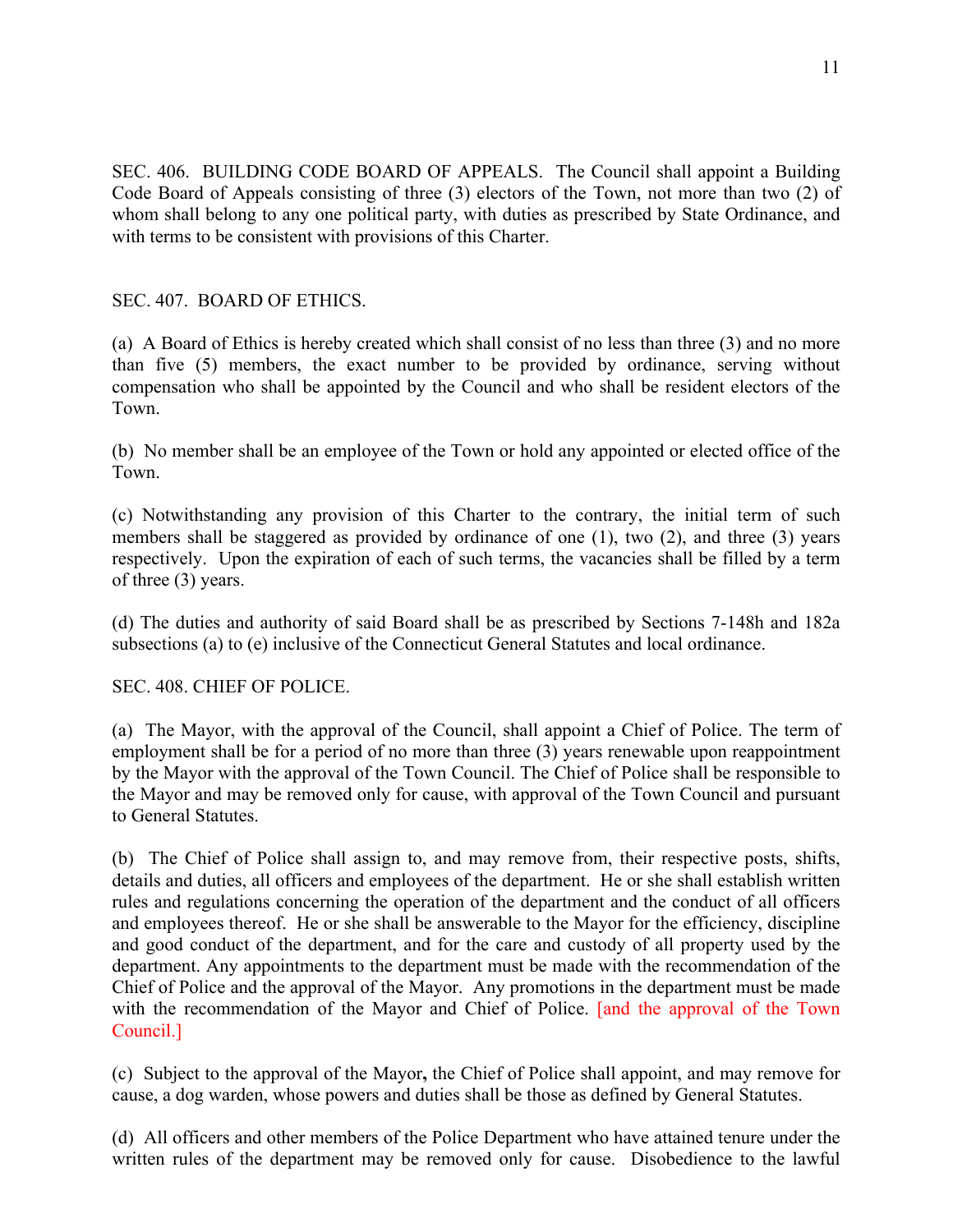orders, rules and regulations of the Chief of Police shall be grounds for appropriate disciplinary action and any disciplinary removal must be by recommendation of the Mayor and Chief of Police with approval of the Town Council.

(e) The police chief shall submit to the Town Council a promotion policy and organizational chart for approval within three months of ratification of this charter. No promotions may be made without a current Council approved promotion policy and organizational chart in place. Promotions within the Police Department shall be made according to the approved promotion policy and organizational chart. All promotions recommended by the police chief in accordance with the approved promotion policy and organizational chart shall be submitted to the Mayor and the Town Council for final approval. Subsequent revisions to the Police Department promotion policy and organizational chart must be submitted to the Town Council for approval.

# (A)CIVILIAN POLICE REVIEW BOARD

(a) **General:** There shall be a Civilian Police Review Board (CPRB), which will receive, investigate and make appropriate recommendations to the Mayor and Chief of Police of the Town of Wolcott regarding complaints of citizens not excluding employees of the Police Department, against members of the Wolcott Police Department and/or civilian employees thereof.

(b) **Powers and Duties of Board:** The CPRB shall be notified by the Mayor's Office, the Chief of Police and or any individual member of CPRB of any and all complaints against members of the Wolcott Police Department and/or civilian employees thereof whether such complaints be written, oral or anonymous.

The CPRB shall be provided with all police documents, reports, electronic transmission, videotape and any other transcriptions related to any civilian complaint. (The Chief of Police may take appropriate actions to maintain the security of police documents, reports, electronic transmissions and videotape reviewed by CPRB) The CPRB may request the Chief of Police conduct appropriate internal affairs investigations of serious complaints against members or civilian employees of the police department. The CPRB shall review the conclusions of any internal affairs investigation of a complaint prior to any disciplinary action being taken and recommend further investigation to the Chief of Police if appropriate. The CPRB may request written statements made under oath through the Chief of Police from any member or civilian employee of the department and of the complainant in order to fully investigate any complaint. The CPRB shall make a written report of their investigation and findings and their recommendation as to discipline to be taken if any regarding all complaints, when appropriate, to the Mayor and Chief of Police, however, the CPRB shall not have authority to impose discipline. The Chief of Police and/or Mayor, where appropriate, shall make the decision regarding discipline. The Chief of Police and/or Mayor shall explain his or her disciplinary action in writing for each complaint if different from the recommendation of the CPRB.

(c) The Civilian Police Review Board shall consist of five members, no more than three of whom shall be members of the same political party.

(i) Town Council Representative: One Town Council member shall serve as a liaison to the CPRB.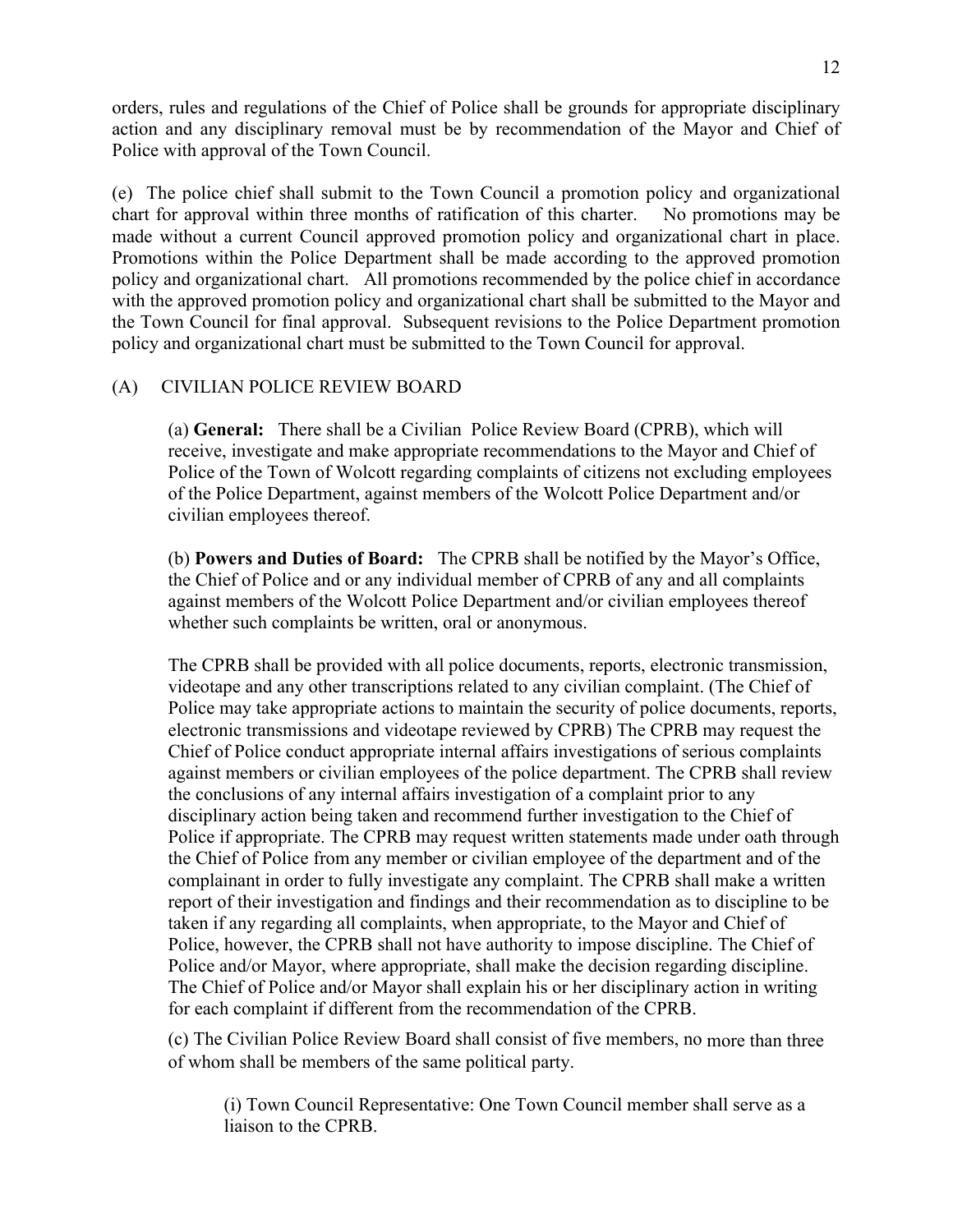(ii) Appointments; term of office. No later than January 1, 2011, the Mayor with Town Council approval shall appoint five (5) members for a term of two (2) years and thereafter, in accordance with Section 401.

(iii) No Compensation. Members shall serve without compensation.

(d) **Organization of Civilian Police Review Board:** During January 2011 and January of each odd numbered year thereafter, the Board shall select from among its members a chair, vice chair and such other officers as it may desire.

(i) Secretary and record keeping. The Mayor shall appoint a secretary to the Board which secretary may not be a member of the Board. The Town Clerk shall act as record keeper for the Board.

(ii) Meeting Schedule. The Board shall meet no less than two times per year. The organizational meeting shall be no more than 30 days after the appointment process of each term.

(iii) Authority and actions of members. No member shall have any authority to act on behalf of the Board except pursuant to an order regularly made at a meeting of the Board.

(iv) Quorum and voting requirements. Three members shall constitute a quorum and a concurrent vote of no fewer than three members shall be necessary for the transaction of business.

(v) Public meetings and public participation. All meetings, except executive sessions, as defined in the State Freedom of Information Act or any successor thereto, shall be public. At the start of each regularly scheduled public meeting the Board shall allot a minimum of 15 minutes for public speaking, with a minimum of three minutes per speaker.

(vi) Bylaws. The Board shall have the power to adopt its own bylaws for the conduct of its business accordance with the provisions of this code.

#### SEC. 409 ASSESSOR.

(a) There shall be an Assessor who shall be hired by the Town Council and shall be responsible to the Mayor. Said Assessor shall be certified or seeking certification **by** the State of Connecticut and appointed on the basis of his or her executive and administrative qualifications.

(b) The position of the Assessor shall hold no other elected or appointed position within the government of the Town of Wolcott or the State of Connecticut, **notwithstanding other provisions of the Charter**.

(c) The Assessor shall have all the powers and duties conferred on Assessors by the General Statutes and such other duties as may be assigned to him or her by ordinance or the direction of the Mayor.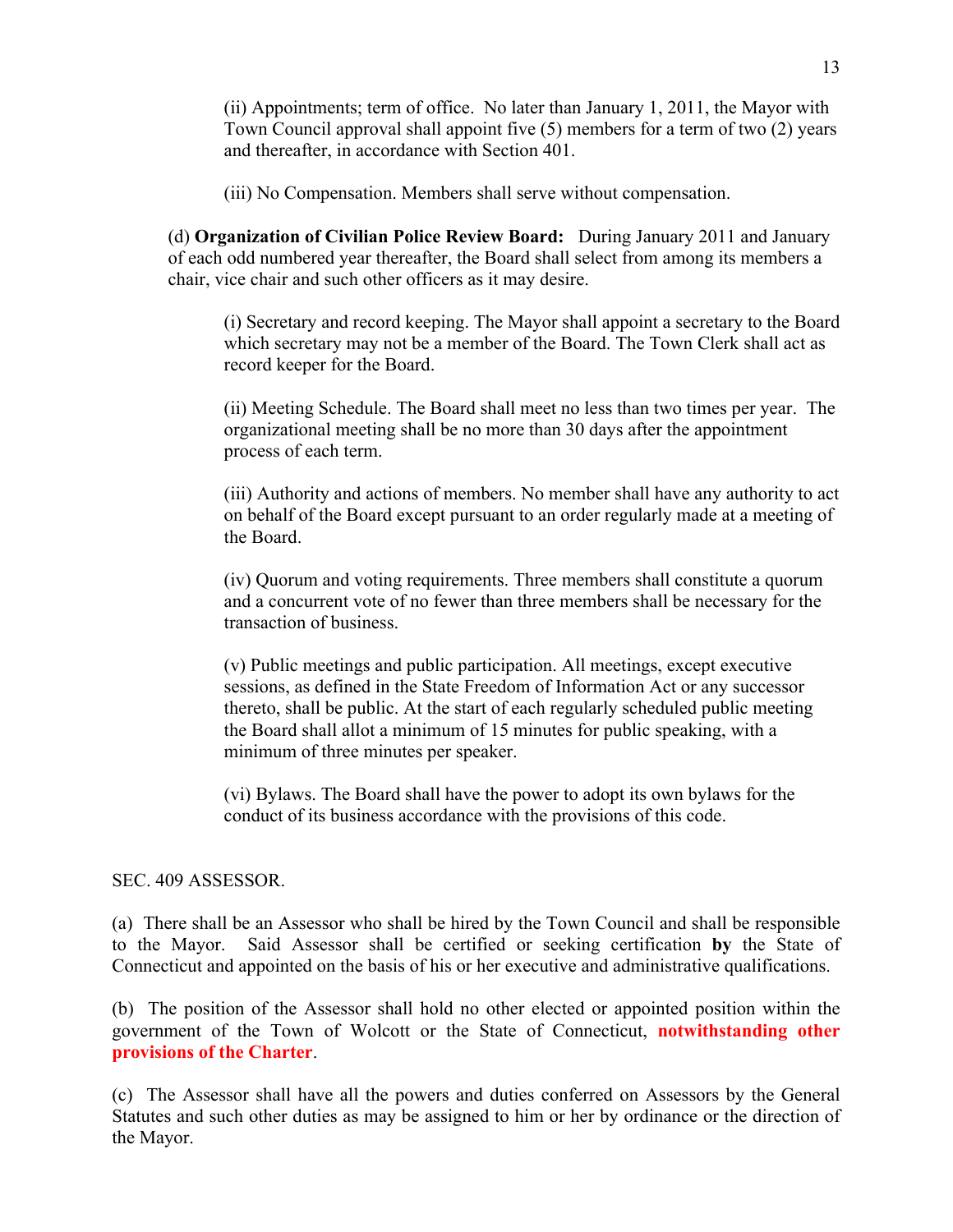(d)The Town Council shall appoint an interview committee made up of: Two minority members, two majority members, the Mayor and two additional members with municipal financial experience or property assessment experience. The interview committee shall submit to the full Council a finalist.

(e) The appointment or reappointment of an Assessor shall occur with approval of the Town Council. The term of employment shall be for a two year contracted period approved by the Council that shall begin July 1, 2005. Sixty days prior to the expiration of the contract, the Town Council must vote to renew or non-renew that contract. In the case of non-renewal of the existing contract, the interview committee shall convene and proceed in accordance with this Charter.

SEC. 410. PLANNING AND ZONING COMMISSION. The Mayor shall appoint a Planning and Zoning Commission subject to the approval of the Council which shall consist of five (5) electors of the Town, not more than three (3) of whom shall belong to any one political party, with duties as prescribed by the General Statutes.

(a) Terms of Office shall be as follows: Pursuant to General Statutes, no more than three commissioners may be replaced at any one time. Terms and appointments shall be as follows: Beginning January 1, 2006, the appointing authority shall appoint three (3) members to a oneyear term and two (2) members to a two-year term. Beginning January 1, 2007, those positions whose one-year term has expired will then be appointed to a two-year term. From that point forward, all positions shall be appointed to a two-year term. Such appointees shall continue to serve until their successors are appointed and qualify. At the conclusion of municipal elections and appointments to the Commission, an organizational meeting shall be held at their next scheduled meeting. [Pursuant to Section 8-19 of General Statutes, if a vacancy arises prior to the completion of a term, such vacancy shall be filled by the Commission for the unexpired portion of the term.]

[ SEC. 411. MUNICIPAL COUNTRY CLUB COMMISSION a.k.a FARMINGBURY HILLS COMMISSION. There shall be a Municipal Country Club Commission a.k.a. Farmingbury Hills Commission whose purpose shall be defined in the General Statutes and Town Ordinances.

(a) Membership and Terms of Office: The Board shall be composed of five (5) members not more than three (3) of whom shall be of any one party who are electors of the Town of Wolcott, appointed by the Mayor with the approval of the Town Council. Terms of office shall be consistent with this Charter.]

SEC. 412. BUILDING INSPECTOR.

(a) The Mayor shall appoint a Building Inspector who shall be certified by the State of Connecticut. The Building Inspector may appoint, with the approval of the Mayor, an Electrical Inspector and a Plumbing Inspector, each of whom shall be certified by the State of Connecticut.

(b) All shall perform duties as prescribed by Local Ordinance and General Statutes. [Section 412 (a) Building Inspector to read:]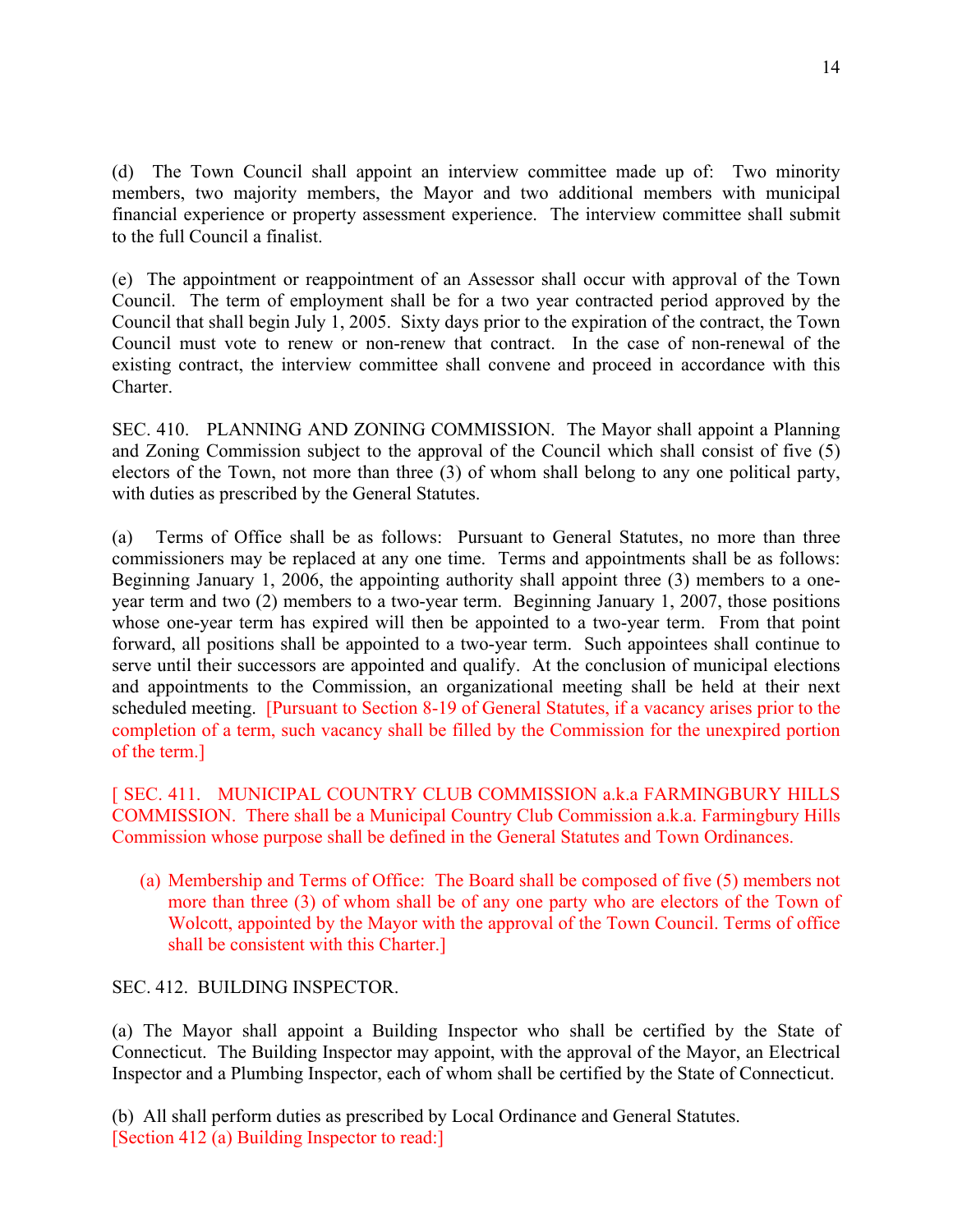SEC. 413. DIRECTOR OF CIVIL PREPAREDNESS. The Mayor shall appoint a Director of Civil Preparedness and Advisory Council which shall be composed as provided in General Statutes. The Civil Preparedness organization shall have all the powers and duties inferred or imposed on Civil Preparedness organizations by General Statutes.

SEC. 414. FIRE MARSHAL. The Mayor shall appoint a Fire Marshal with Town Council approval who shall be qualified and shall perform the duties and serve as prescribed by General Statutes.

SEC 415. MUNICIPAL FINANCE OFFICER**:**

(a)There shall be a Municipal Finance Officer who shall be hired by the Town Council and shall be responsible to the Mayor.

The current town council appointed auditing firm shall submit to the Town Council for its approval qualification criteria to be followed by an interview committee. This qualification criteria must be adopted by the Town Council within 30 days of ratification of this charter. No appointment or reappointment may be made without a current council approved qualification criteria policy in place.

The Town Council shall appoint an interview committee made up of: The Mayor, Two Minority Council Members, Two Majority Council Members and One **nonvoting** Member of the Town Appointed Auditing Firm. The interview committee shall submit to the full Council a finalist.

The appointment or reappointment of a Municipal Finance Officer shall occur only with a minimum of seven (7) affirmative votes of the Council. The term of employment shall be for a two year contracted period approved by the Council that shall begin July 1st on non election years, retroactive to July 1, 2002. Sixty days prior to the expiration of the contract, the Town Council must vote to renew or non-renew that contract. In the case of non-renewal of the existing contract, the interviewing committee shall convene and proceed in accordance with this Charter.Should a vacancy occur in this position prior to the second year contracted date the Chief Accountant shall assume the position of the Municipal Finance Officer on an interim basis **not to exceed 6 months**.

(b) The position of the Municipal Finance Officer shall be a full-time, paid position and the Municipal Finance Officer shall hold no other elected or appointed position within the government of the Town of Wolcott or the State of Connecticut.

(c) The salary for this position shall be established in accordance with the provisions of Section 710 of this Charter.

(d) The Municipal Finance Officer shall be skilled in fiscal matters by education, training and work experience and shall be responsible for the purchase of supplies and services unless otherwise provided in this Charter, for all Town Boards, Commissions, Departments, Agencies, Authorities, Committees and Offices which presently exist or which may come into existence through Ordinance, for the payment of all accounts payable by the Town, and for the reconciliation of all Town accounts not under the jurisdiction of the Town Treasurer or Tax Collector.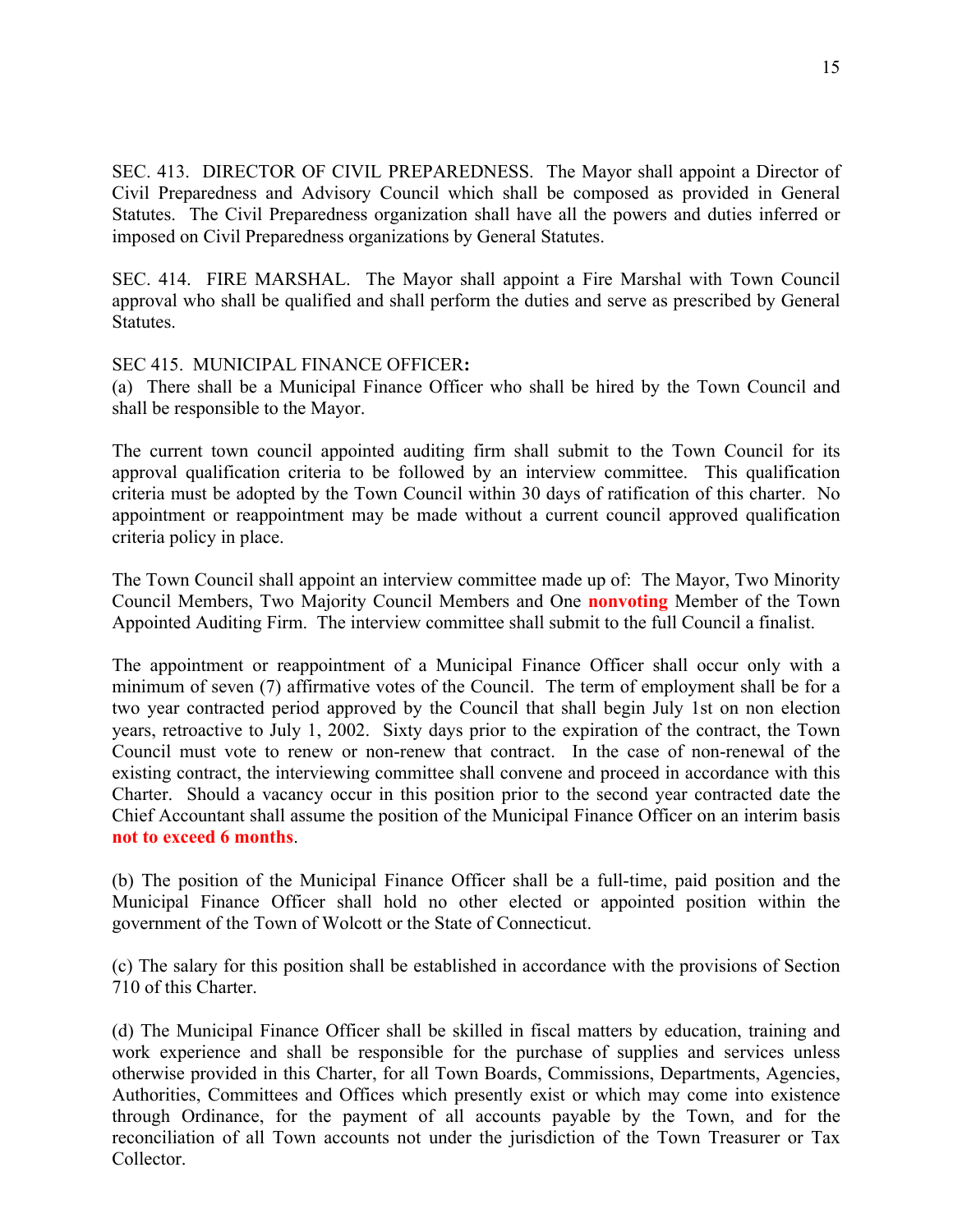(e) All procedures used in executing these responsibilities shall be in accordance with generally accepted accounting principles and practices, the General Statutes of the State of Connecticut, where they may apply, the Charter of the Town of Wolcott, where it may apply, and shall also have the prior approval of the Town Council.

(f) The Municipal Finance Officer shall exercise authority over budgeted expenditures and ensure that each Government unit is spending within the limits of its budget. He or she also will ensure that all necessary procedures have been followed to ensure the procurement of quality services and supplies, timely delivered, at the lowest possible price.

(g) The Municipal Finance Officer shall assist the Mayor in the annual budget preparation process.

(h) With regard to the continuing reconciliation of the Town accounts during the fiscal year and the preparation of budgets, the Municipal Finance Officer may request, in writing, any information deemed by him or her to be necessary to the successful completion of these tasks from the offices of the Town Clerk, Treasurer, Tax Collector, Assessor, Board of Assessment Appeals, Board of Education, Town Council and all Governmental units heretofore listed.

(i) Failure to comply with such a request in a timely manner shall be considered malfeasance of office and the elected or appointed official in charge of the non-complying officer or unit shall be subject to such action as may be provided for in the General Statutes of the State of Connecticut relative to malfeasance of office.

# SEC. 416. TOWN ATTORNEY

(a) The Mayor shall, not later than one (1) month after taking office, appoint a Town Attorney to serve at his pleasure, who shall be an attorney at law admitted to practice law in this State and who need not be a full-time employee of the Town. The Town Attorney or his duly qualified representative shall appear for and protect the rights of the Town in all actions, suits, or proceedings brought by or against it or any of its departments, officers, agencies, boards or commissions. The Town Attorney shall have the power, by and with the consent of the Mayor to retain additional temporary counsel to aid him on behalf of the Town in the conduct of his office, if, in his opinion, the interest of the Town so requires. The Mayor shall be required to inform the Town Council of this action at their next regularly scheduled meeting. The Town Attorney shall be the legal advisor to all town officers, boards, commissions and agencies in all matters affecting the legal rights of the Town and shall upon written request of the Mayor or council furnish them with a written opinion on any question of law involving the respective powers and duties of all Town officers, boards, commissions and agencies.

(b) The Town Attorney or his duly qualified representative shall be present at all meetings which the Mayor or Council shall require.

(c) Upon request of the Mayor or Town Council, the Town Attorney shall prepare or approve contracts, agreements, or other documents affecting the legal interests of the town.

(d) The Town Attorney shall have the power, with the approval of the Town Council**,** to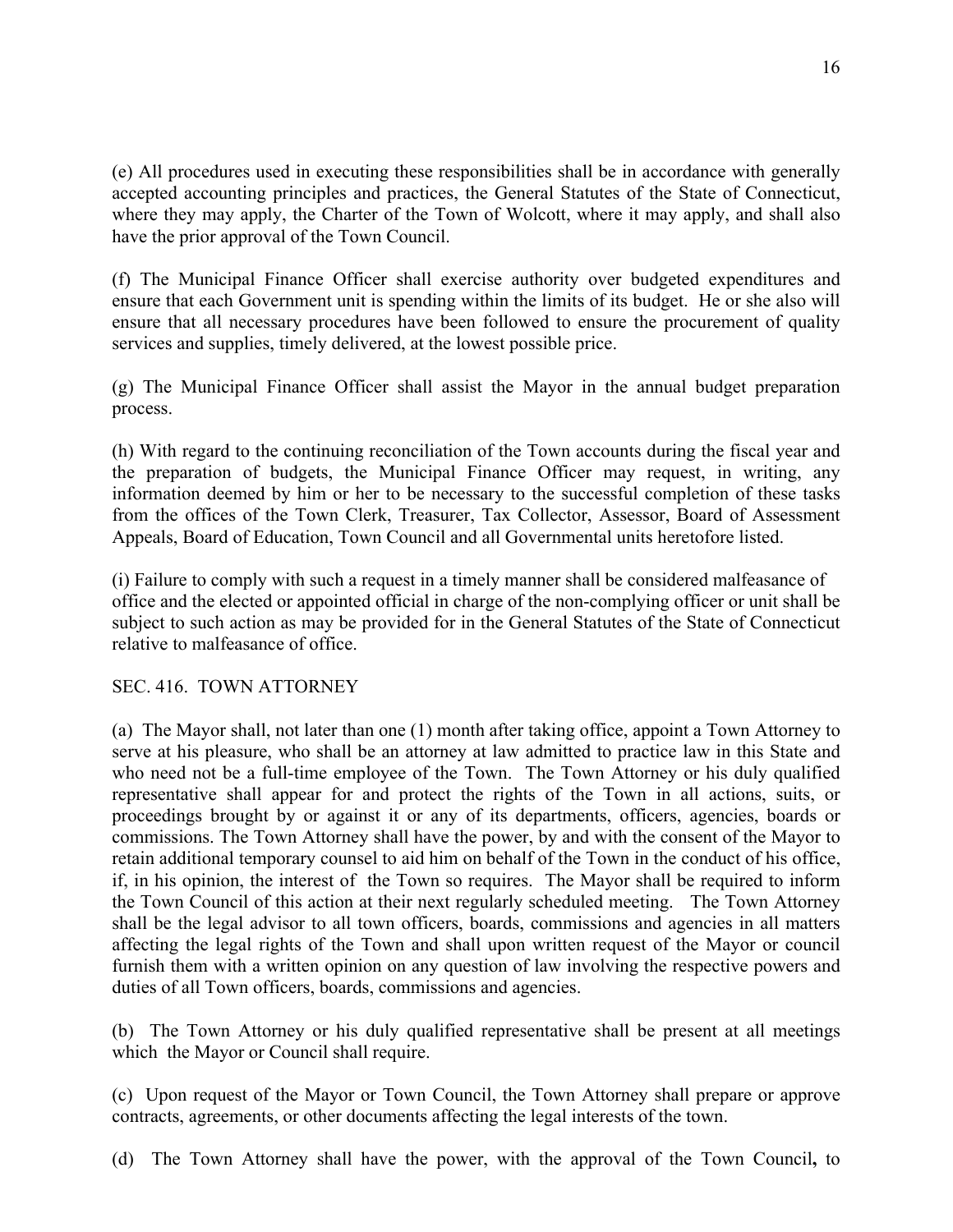compromise or settle any claim by or against the Town and to appeal or defend any appeal taken from orders, decisions and judgments affecting the legal rights of the Town.

(e) Should the occasion arise wherein the Town Attorney concludes that a conflict of interest exists in which there is an inability to ethically represent the interests of the Town, or any office, agency or department thereof, then the Mayor and Town Council shall be so advised of the existence of such conflict. Upon being so advised, the Mayor shall appoint another practicing attorney to represent the legal interests of the Town in that particular matter. The Mayor shall be required to inform the Town Council of this action at their next regularly scheduled meeting. In cases wherein a conflict involves the legal interests of the Mayor as against any other board, commissions, agency officer or the Council, the Town Attorney shall represent the Mayor. That entity with legal interests adverse to the Mayor shall have the authority to hire its own attorney, subject to the approval of the Council.

(f) In any conflict of interest situation, as determined by the Town Attorney, between or among any other entities of the Town not involving the Mayor, the Town Attorney shall represent that entity designated by the Mayor while the entity with interests adverse to that represented by the Town Attorney shall have the authority, with approval by the Council, to engage the services of a practicing attorney to represent its interests in said matter.

# **(g) All Departments, Boards, Commissions, and the Board of Education, Superintendant and Managers shall forthwith submit a copy of all legal notice of claims, suits, and actions of any kind to the Town Attorney.**

SEC. 417. CONSERVATION, INLAND WETLANDS AND WATER COURSES COMMISSION. There shall be a Conservation, Inland Wetlands and Water Courses Commission established in accordance with the General Statutes**.** 

The Mayor shall appoint with approval of the Town Council seven (7) electors of the Town of Wolcott, not more than four (4) of whom shall belong to any one political party, with duties as prescribed by General Statutes, and Town Ordinance. The terms of all members will be consistent with the term of the Mayor. The Mayor shall appoint with the approval of the Town Council three (3) alternate members to the Commission not more than two (2) of whom shall belong to any one political party.

SEC. 418. ECONOMIC DEVELOPMENT COMMISSION. The Mayor shall appoint an Economic Development Commission which shall consist of seven (7) electors of the Town, not more than four of whom shall belong to any one political party, with duties as prescribed by Town Ordinance and with terms to be consistent with provisions of this Charter

SEC. 419. DEPARTMENT OF SOCIAL SERVICES. The Mayor with the approval of the Town Council may appoint a qualified social worker to meet the social service needs of the town.

SEC. 420**.** PARKS AND RECREATION AND ACQUIRED FACILITIES COMMISSION. The Mayor shall appoint a Parks and Recreation and Acquired Facilities Commission which shall consist of seven (7) electors of the Town, not more than four (4) of whom shall belong to any one political party, with the duties as prescribed by Town Ordinance, and with terms to be consistent with the provisions of this Charter.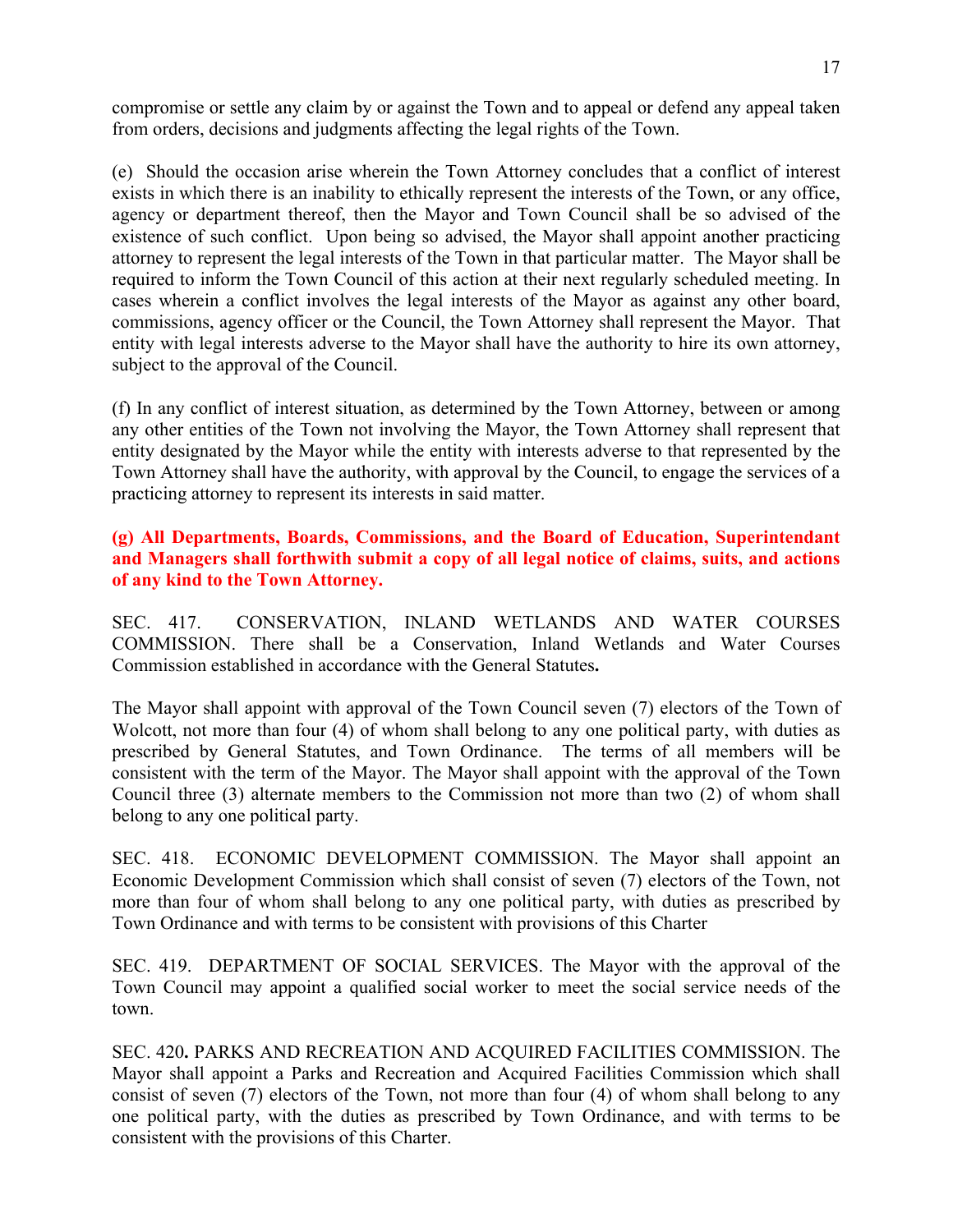SEC. 421. SEWER AND WATER COMMISSION. The Mayor shall appoint a Sewer and Water Commission which shall consist of six (6) electors of the Town, not more than four of whom shall belong to any one political party, with duties as prescribed by Town Ordinance and terms of office consistent with this Charter.

SEC. 422. COMMISSION ON AGING.

(a) There shall be a Commission on Aging, with duties prescribed by General Statutes and Town Ordinance and terms to be consistent with provisions of this Charter.

(b) Duties - The Commission shall study all needs and conditions of elderly persons in the Town in relation to housing, economics, employment, health, transportation, recreational needs and other matters. It shall analyze the services to the aged provided by the Town, both public and private agencies and shall make recommendations to the Mayor regarding development of such programs and the integration of the same with the services made available by the State.

SECTION 423. COMMISSION FOR INDIVIDUALS WITH SPECIAL NEEDS**.** The Mayor shall appoint a Commission for Individuals with Special Needs, consisting of twelve (12) electors of the Town, no more than eight (8) of whom shall be members of the same political party and at least one of whom shall be a handicapped person. [In addition to the twelve appointed members, the Mayor, the Chief of Police and the Director of Health or the Executive Director of the Health District of which the Town of Wolcott is a member, whichever the case may be, shall serve as ex-officio members with voting powers.] The Commission's powers and duties shall be as prescribed by Town Ordinance and the terms of office shall be consistent with this Charter.

SECTION 424. PERMANENT PENSION COMMITTEE. The Mayor shall appoint a Permanent Pension Committee consisting of 7 electors of the town whose membership and duties shall be prescribed by Town Ordinance and whose terms of office shall be consistent with this Charter.

SECTION 425. HEALTH DISTRICT. There shall be a Health District as provided by General Statute and Town Ordinance.

SECTION 426. BOARD FOR ADMISSION OF ELECTORS. There shall be a Board for Admission of Electors, as provided by State Statutes, consisting of the Town Clerk and the Registrars of Voters. The duties of such board shall be as prescribed by State Statutes.

**SECTION 427. COMMISSION ON VETERAN'S ADVOCACY. The mayor shall appoint a Commission on Veteran's Advocacy consisting of seven members not more than four of whom shall be from one political party. One member shall be nominated by the Wolcott Veterans of Foreign Wars Post 1979, and one member shall be nominated by the Wolcott American Legion Post 165, and the Wolcott Assessor. The Commission's powers and duties shall be as prescribed by the Town Ordinance and terms shall be consistent with the Charter.**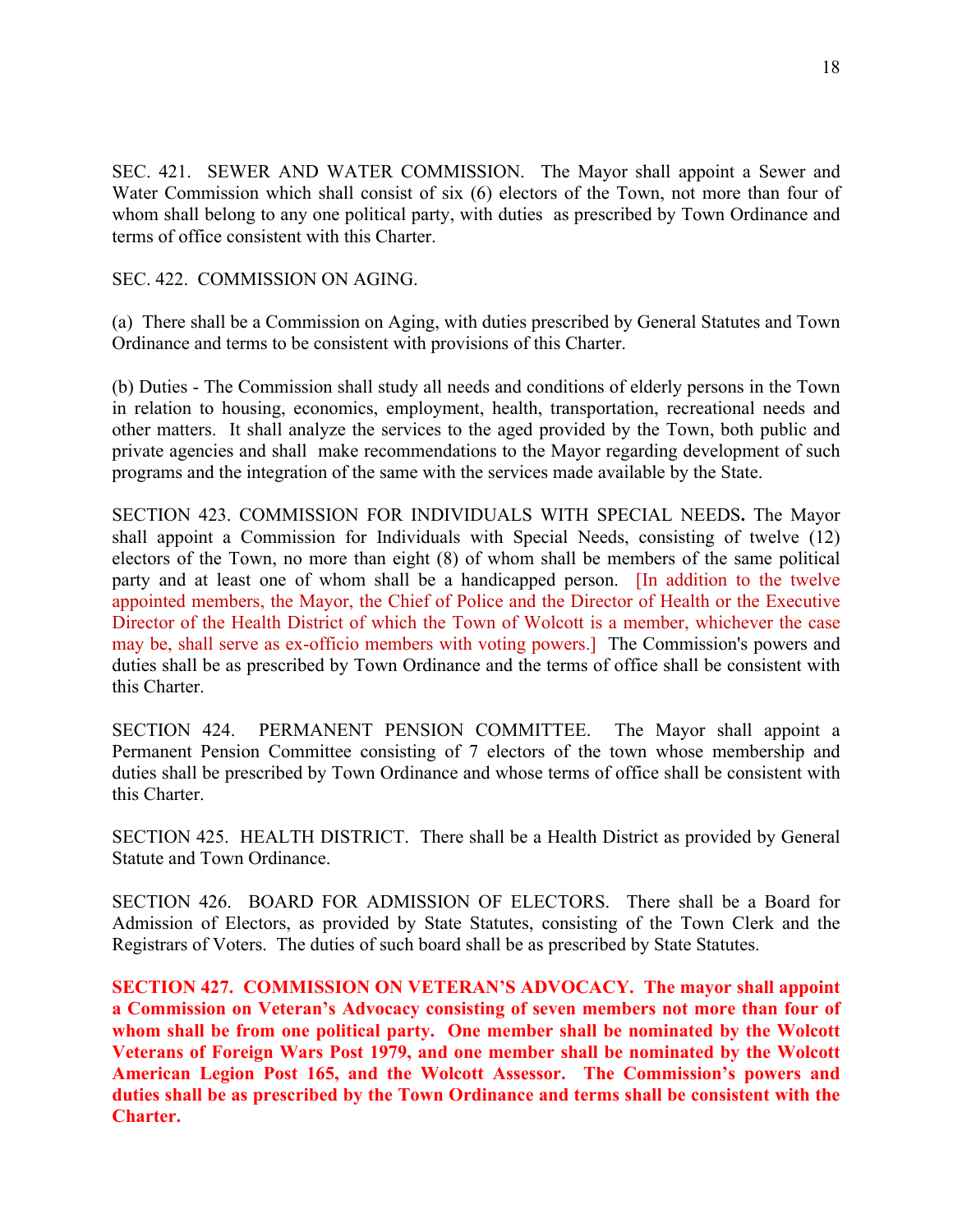#### **CHAPTER V MAYOR**

SECTION 501. MAYOR.

(a) The Mayor, who shall be the Chief Executive Officer as well as the Chief Administrative Officer of the Town, shall be directly responsible to the Council for the administration of all departments, agencies and offices in charge of persons or boards appointed by the Mayor, and he or she shall supervise and direct the same except as provided in this Charter. He or she shall see that all laws and ordinances governing the Town are faithfully executed. He or she shall make periodic reports to the Council and attend its meetings with full right of participation in its discussion but without a right to vote.

However, this shall not be construed to preclude an executive session of the Council wherein all are excluded but the Council members and their staff. Executive sessions shall not exclude the Mayor unless he or she is given in writing reasons which are personal to him or her for his or her exclusion.

(b) He or she shall prepare and cause to be printed an annual fiscal report, including a description of the performances of the Municipal offices, agencies, department, boards, and commissions which shall be submitted within fifty (50) days from the close of the fiscal year to the Town Clerk and the Town Council.

(c) He or she shall recommend to the Council such measures as he or she may deem necessary or expedient.

(d) He or she shall keep the Council fully advised as to the financial condition of the Town.

(e) He or she shall prepare and submit to the Council an Annual Budget.

(f) He or she shall exercise such other powers and perform such other duties as may be required of him by this Charter.

(g) The Mayor shall appoint, or remove, all department heads and other officers and employees of the town, except as otherwise specifically provided by this Charter and except employees in the offices of elected officers or boards and officers and boards appointed by the Council. Notwithstanding the foregoing, employment contracts with the Deputy Chief of Police, Superintendent of Public Works, Chief Accountant, and Senior Center Activities Coordinator, shall require Council approval as shall the removal of any such department head from office. In lieu of any appointment by the Mayor of any of his or her appointees to any office under his or her jurisdiction, subject to approval of the Council, the Mayor may perform the duties of such office. **On any Board, Commission, or Agency in which the Mayor has appointing authority, per this Charter, the Mayor shall fill any subsequent vacancy.**

(h) In the event of the Mayor's absence or disability for a period of three (3) or more days, but less than thirty (30) days, the Chairman of the Town Council shall be temporary Mayor, notwithstanding section 301 herein, unless the Mayor has designated such a person. If the Mayor designates other than an elected Town official, his or her designee must be approved by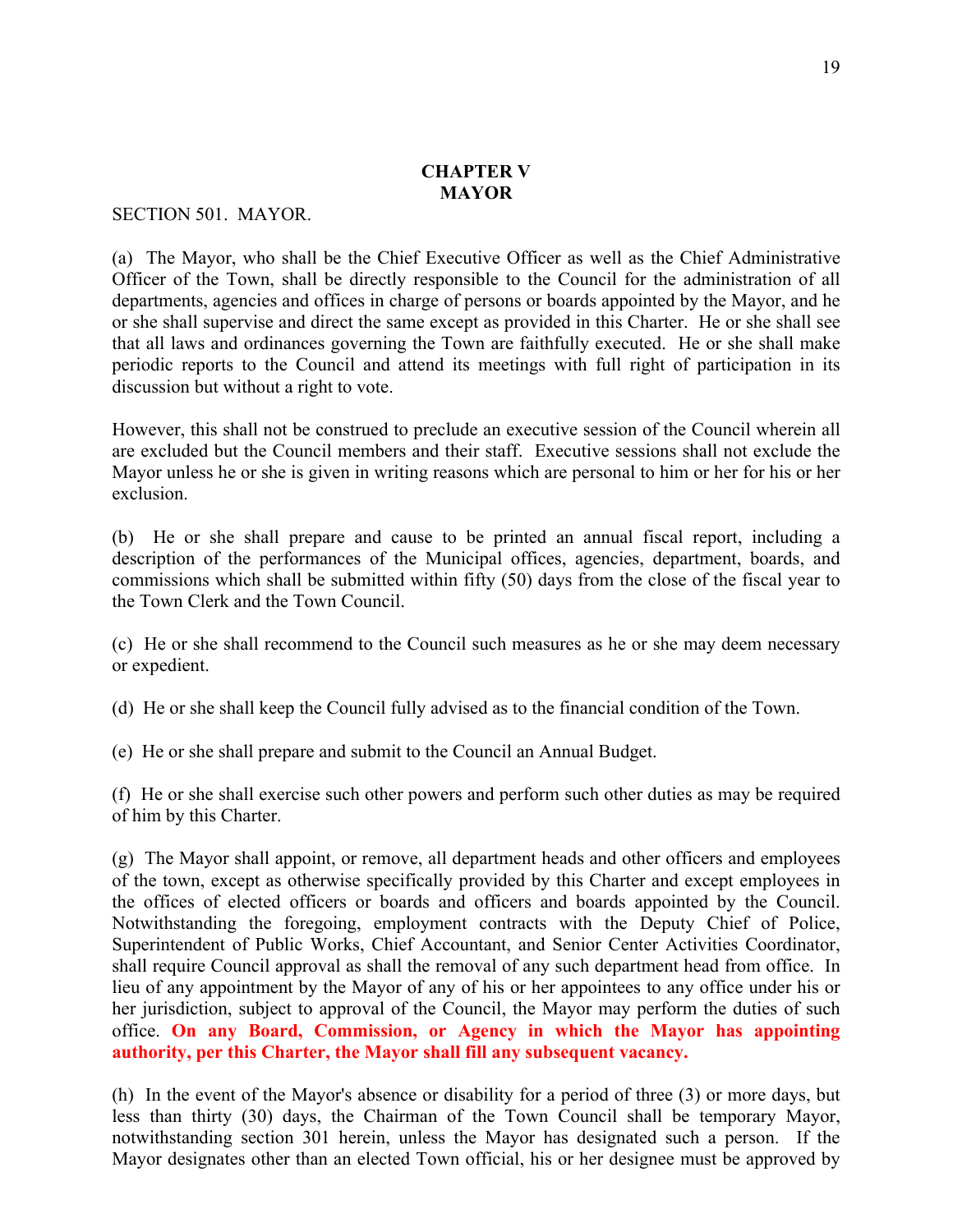the Council. The temporary Mayor shall conduct such business as is necessary to the daily management of Town affairs. After more than thirty (30) consecutive days of his or her disability, the Office of Mayor shall be filled by the Chairman of the Town Council on an interim basis as temporary mayor until such time as an Acting Mayor is appointed. Within an additional thirty (30) consecutive days of his or her disability the Office of Mayor shall be filled by an Acting Mayor appointed by the party from which the Mayor was elected. If the Mayor was elected as an Unaffiliated Candidate, that being a candidate not elected from a "Major Party" or a "Minor Party" or as a candidate not having a "Party Designation Committee," all as defined in Section 9-372 of the Connecticut General Statutes, then a Town Meeting shall be scheduled by the Town Council to be held within thirty (30) days after the next meeting of the Town Council to select an Acting Mayor. Any resident eligible to hold public office may file a verified petition with the Town Clerk signed by at least the equivalent of 1% of the total number of votes cast in the last regular election for the Office of Mayor of the Town of Wolcott, to become a candidate at the Town meeting. The Town Committee of each party may designate a candidate for Acting Mayor at said Town Meeting. The Chairman of the Council shall serve until the Town Committee or Town meeting certifies the appointment of Acting Mayor, in accordance with this provision. Nothing herein shall be construed to preclude the elected Mayor from resuming his or her office during the term of said office. If the absence of the Mayor is due to disability during his or her term of office, the Council shall make provision to pay him or her his or her full salary for a period of [ three] **six weeks**. Compensation for the Acting Mayor shall be at the same rate as that of the elected Mayor. The Acting Mayor shall have all the powers and duties of the Mayor.

(i) In the event that the Mayor resigns, dies, or is declared legally incompetent, the vacancy shall be filled by such person designated by the enrolled members of the previous Mayor's political party at a duly noticed caucus to be held within thirty (30) days of said vacancy. If the Mayor was elected as an Unaffiliated Candidate as defined in section (h) hereof, a special Town election may be convened either by the Town Council or upon application of twenty (20) electors of the Town filed with the Town Clerk. Any resident eligible to hold public office may file a verified petition with the Town Clerk signed by at least the equivalent of 1% of the total number of votes cast in the last regular election for the Office of Mayor of the Town of Wolcott, to become a candidate for Mayor at said special election. The Town Committee of each party may designate a candidate for Mayor for said Special Election. The Chairman of the Council shall serve until the Town Committee certifies the appointment of Mayor or until a Mayor is elected at the Special Election as provided for herein. The date of such election shall be determined by the Town Council and notice of such date shall be filed with the Town Clerk. In determining the date of such election, the Town Council shall allow the time specified for holding primaries for municipal office in Section 9-423 and the time specified for the selection of party-endorsed candidates for municipal office in Section 9-391. On application of twenty (20) electors of the Town, the date of such election as determined by the Town Council, shall not be later than the one hundred fiftieth (150) day following the filing of such application. Except as otherwise provided by general statute, the provisions of the general statutes pertaining to elections shall apply to the special election. No such election may be held unless the Town Clerk first files notice of the office to be filled at the special election with the town chairman of the town committee of each major and minor party within the Town, with the Secretary of State and posts a notice in a newspaper having a general circulation in the Town at least three weeks in advance of the final time specified for the re-election of party endorsed candidates for municipal office in Section 9-391 of the Connecticut General Statutes. The Town Clerk shall also warn such election in the same manner as the warning of municipal elections pursuant to Section 9-226 of the Connecticut General Statutes.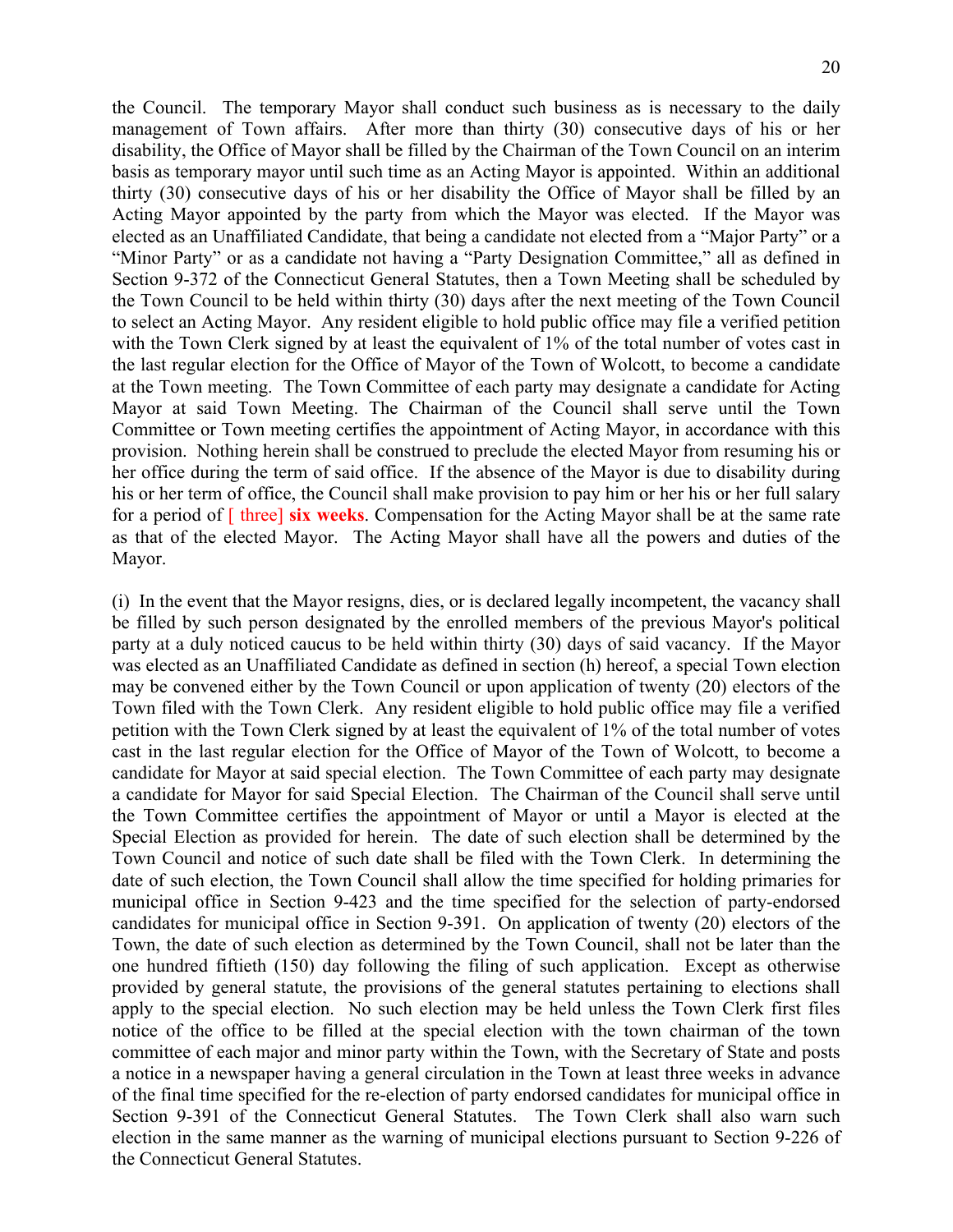(j) In addition to specific powers and duties enumerated in this Charter or by ordinance, the Mayor shall carry out all the powers and duties conferred, or which shall be conferred on the office of the Mayor by General Statutes of the State of Connecticut.

(k) Incumbent Mayor, who has not been re-elected, shall make no contracts, verbal or written, from the date of the election until his successor shall have qualified. If the Mayor shall knowingly incur, make any such contract, or shall authorize any such contract, he or she shall be personally liable for the contracted amount.

(l) The Mayor shall be sworn in on the second Wednesday following the election.

### **CHAPTER VI PUBLIC SAFETY**

SEC. 601. POLICE DEPARTMENT. The members of the Police Department shall have all the authority with respect to the service of the criminal process and the enforcement of the criminal laws that is vested by the General Statutes in police officers and constables.

SEC. 602. FIRE DEPARTMENT. The Volunteer Fire Department shall continue to function with members making their own rules and by-laws, electing their own chief and other officers and members, and otherwise controlling their own affairs. Should it become necessary, a department may be created to succeed the Volunteer Fire Department only by an ordinance adopted by the Council, for which not less than seven (7) members of the Council shall have voted in the affirmative and which has been confirmed by a referendum conducted without the necessity of a petition not less than ten (10) days nor more than fifteen (15) days after the adoption of such ordinance by the Council.

# **CHAPTER VII FINANCE AND TAXATION**

SEC. 701. DEPARTMENT ESTIMATES. The Mayor shall compile preliminary estimates for the annual budget. The head of each department , office or agency of the Town, supported wholly or in part from Town Funds or for which a specific Town appropriation is made, including the Chairman of the Board of Education for such Board, shall at least (90) days before the end of the fiscal year, file with the Mayor on forms or computer files provided by him or her a detailed estimate of the expenditures to be made within and the revenue to be collected thereby in the ensuing fiscal year. Minority reports, if any, are to be submitted to the Mayor, which must be passed on to the Council together with the Mayor's recommendations.

SEC. 702. DUTIES OF THE MAYOR ON BUDGET. The Mayor shall, at least ninety (90) days before the end of the fiscal year, present to the Council an annual budget proposal consisting of:

(a) A budget message outlining the financial policy of the Town government and describing in connection therewith the important features of the budget plan;

(b) Estimates of revenue, presenting in parallel columns the itemized receipts collected in the last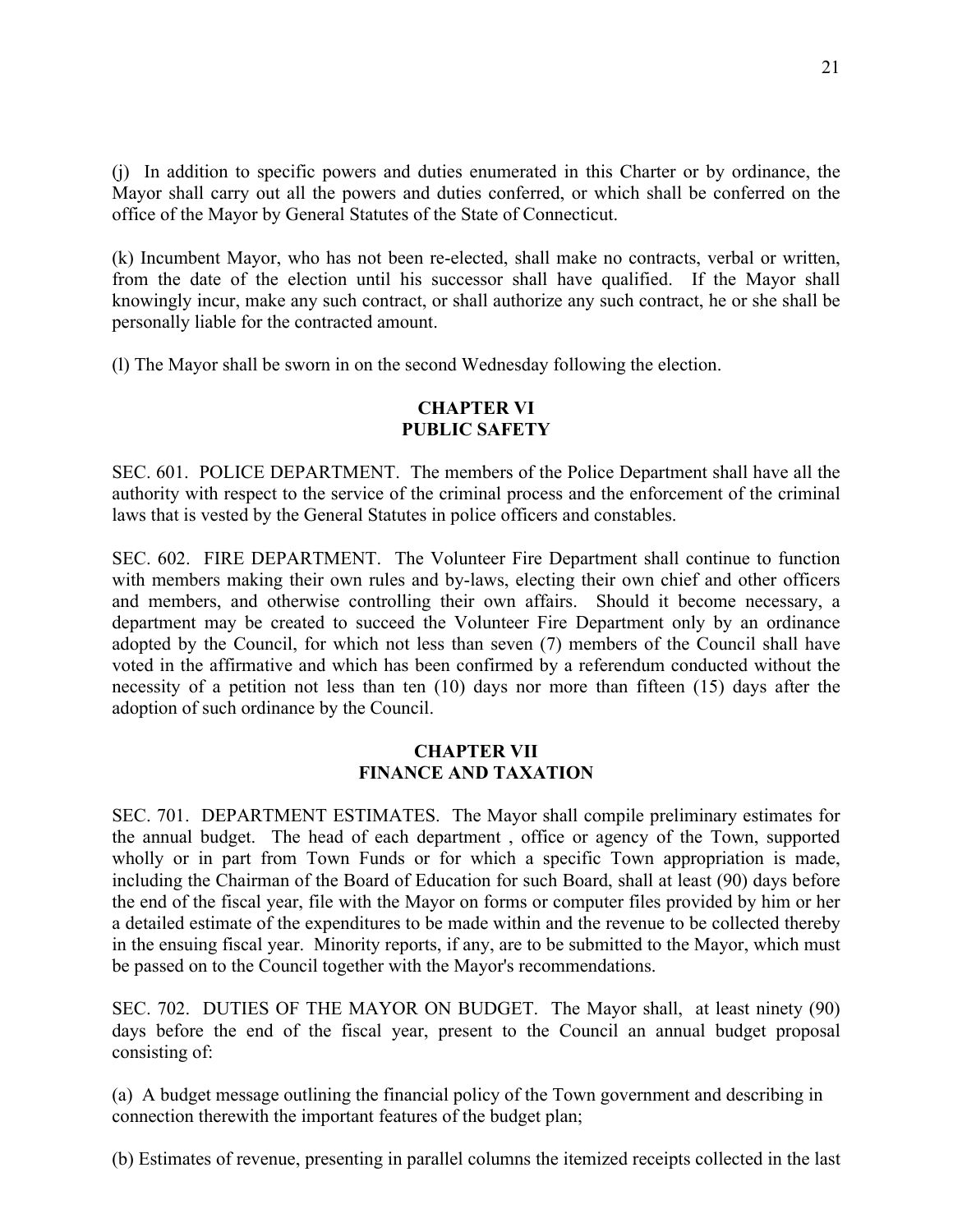completed fiscal year, the receipts collected during the current fiscal year prior to the time of preparing the estimates, the receipts estimated to be collected during the remainder of the current fiscal year, and estimates of the receipts, other than from the property tax, to be collected in the ensuing fiscal year and an estimate of the available cash surplus for the current fiscal year as well as the cumulative surplus on the books at the end of the fiscal year. To the extent that use of a portion of the cumulative surplus is being recommended, the Mayor shall present a reason for such recommendation.

(c) Itemized estimates of expenditures presenting in parallel columns the actual expenditures for each department , office or agency for the last completed fiscal year and for the current fiscal year to the time of preparing the estimates, the expenditures, as estimated for the remainder of the current fiscal year , the requests of the several departments, offices and agencies for the ensuing fiscal year and the Mayor's recommendations of the amount to be appropriated for the ensuing fiscal year, including the appropriation to the reserve fund for capital and nonrecurring expenditures, if any, for all items except those of the Board of Education which he or she shall transmit to the Council as submitted to him or her by said Board. The Mayor shall present reasons for all his recommendations. The Chairman of the Board of Education shall have the same duties and follow the same form and procedure with respect to the budget of the Board of Education as is provided herein for departmental estimates. The Council may decrease but not increase the budget items.

(d) As part of the annual budget or as a separate report attached thereto, the Mayor shall present a program, after consultation with the town Planning and Zoning Commission in accordance with Section 8-24 of the General Statutes concerning municipal improvements of proposed nonrecurring capital expenditures for the ensuing fiscal year and for four fiscal years thereafter. Estimates of the cost of such projects shall be submitted by each department, office or agency annually, including the Board of Education, in the same manner as estimates of other budgetary requirements prepared by the Mayor. The Mayor shall recommend to the Council those projects to be undertaken during the ensuing fiscal year and the method of financing the same, except he must send all capital recommendations of the Board of Education to the Council.

# SEC. 703. APPROPRIATIONS, LAYING OF TAX.

(a) Not less than thirty (30) days before the beginning of the fiscal year, the Council shall hold a public hearing, at which budgets for the ensuing fiscal year, as prepared pursuant to the provisions of Section 701 and 702, shall be presented, and at which all persons shall be heard in regard to any appropriation which they are desirous that the Council should recommend or reject. The Council shall, after such public hearing, hold a special meeting at which it shall consider the budgets so presented and any other matters brought to its attention and shall thereupon prepare and cause to appear in a newspaper having a substantial circulation in the Town, a report in a form prescribed by the [Commissioner of Revenue Services] **Secretary of the Office of Policy and Management** containing the itemized information prescribed by **CGS.** [by Section 7-344 of the General Statutes.]

(b) Not less than twenty (20) days before the beginning of the fiscal year, the Council shall adopt an operating budget.

(c) Said operating budget shall be subject to the power of referendum as provided in Section 309(a) of this Charter.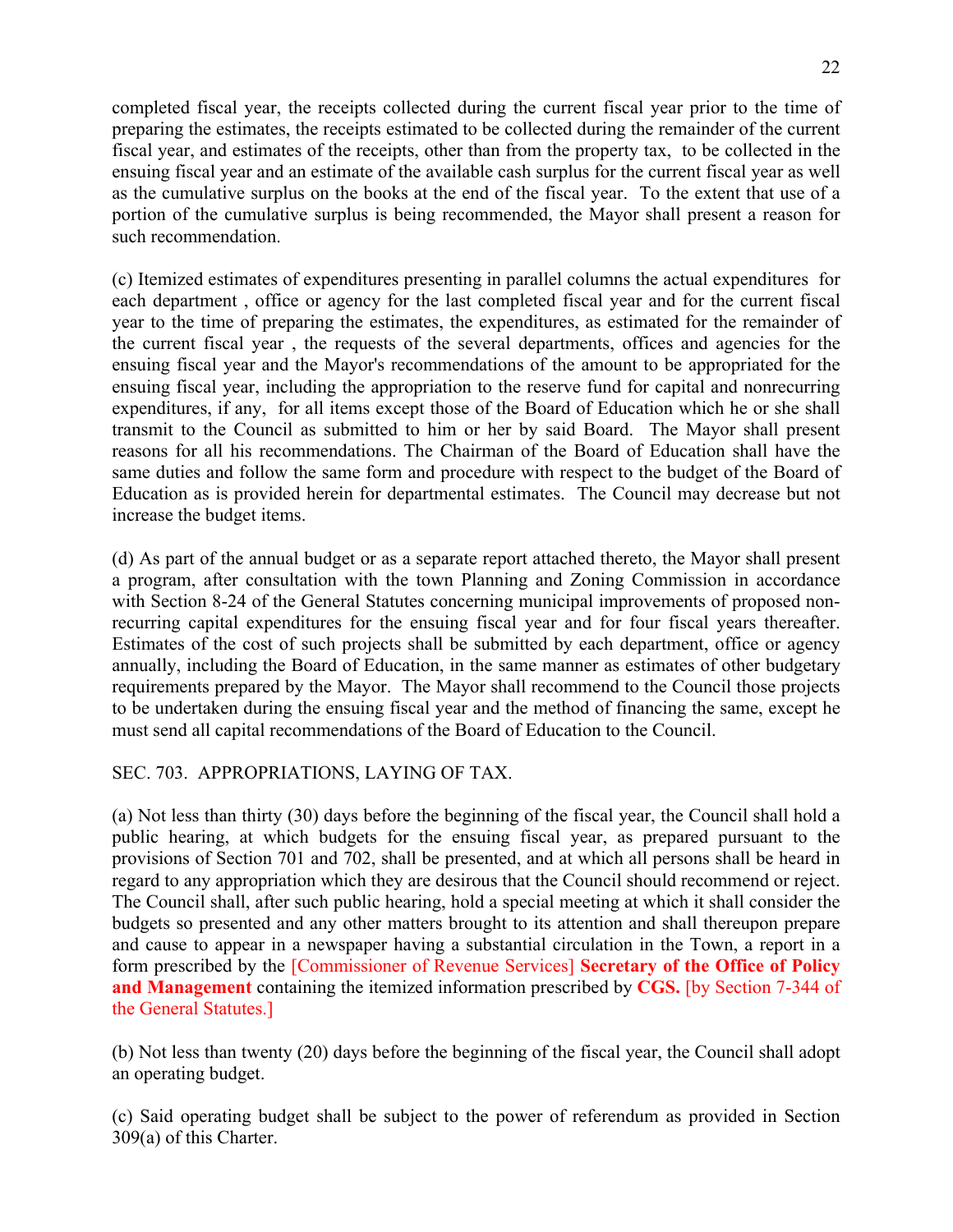(d) Immediately after the Board of Tax Review has finished its duties and the grand list has been completed, the Council shall meet, and with due provision for estimated uncollectible taxes, abatements and corrections, shall lay such tax on such list as shall be sufficient, in addition to the other estimated yearly income of the town and other available funds as may be recommended, not only to pay the expenses and appropriations of the Town for the ensuing fiscal year, but also to absorb any revenue shortfall of the town at the end of the preceding fiscal year if the expenditures for such fiscal year are in excess of the revenues for such fiscal year.

SEC. 704. POWERS OF THE MAYOR AND COUNCIL AS TO EXPENDITURES, INTER AND INTRA DEPARTMENT TRANSFERS, TOWN MEETINGS.

(a) The estimate of expenditures submitted by the Council may include a recommended appropriation for a contingent fund in an amount not to exceed two (2) percent of the total estimated expenditures for the current fiscal year. No expenditure or transfer shall be made from the contingent fund except by action of the Council.

(b) No officer of the Town shall expend or enter into any contract by which the Town shall become liable for any sum which, with contract then in force, exceeds the appropriation for the department. Such prohibited conduct shall be deemed unethical.

(c) All transfers whether interdepartmental or intradepartmental within the approved budget for any fiscal year may be made upon the recommendation of the Mayor with approval by the Council. Intradepartmental transfers can be done without Council approval for any amount under [\$100.00**.] five thousand dollars (\$5,000.00).** 

(d) If any occasion arises whereby more money is needed for any budget item of the Town than has been appropriated as provided in this Charter, the Mayor may approve additional expenditures up to five thousand dollars (\$5,000.00), not to exceed the contingent fund, and shall notify the Council of such fact within thirty (30) days and the Council shall make **the** necessary appropriations, therefore.

(e) If any occasion arises whereby an additional appropriation is required in amount exceeding [\$5,000.00] **twenty thousand dollars (\$20,000.00)** but less than [\$20,000.00] **fifty thousand dollars (\$50,000.00),** said appropriation may be made upon recommendation of the Mayor with the approval by the Council up to a maximum additional appropriation of [\$50,000.00.] **one hundred thousand dollars (\$100,000.00).**

(f) In the event that an additional appropriation exceeds [\$20,000.00**] one hundred thousand dollars (\$100,000.00) ,** such appropriation shall not be made until the same has been voted by the Town at a meeting called for such purpose, provided that said appropriation has been recommended by the Mayor and approved by the Council.

(g) At such time as the cumulative total of all additional appropriations during any fiscal year exceeds the sum of \$100,000.00 [\$50,000.00], no further appropriation shall be made until the same has been voted by the Town at a meeting called for such purpose, provided that said appropriation has been recommended by the Mayor and approved by the Council.

(h) Any town meeting required to be held under this section shall be subject to the right of referendum as provided in Section 309 (a) of this Charter.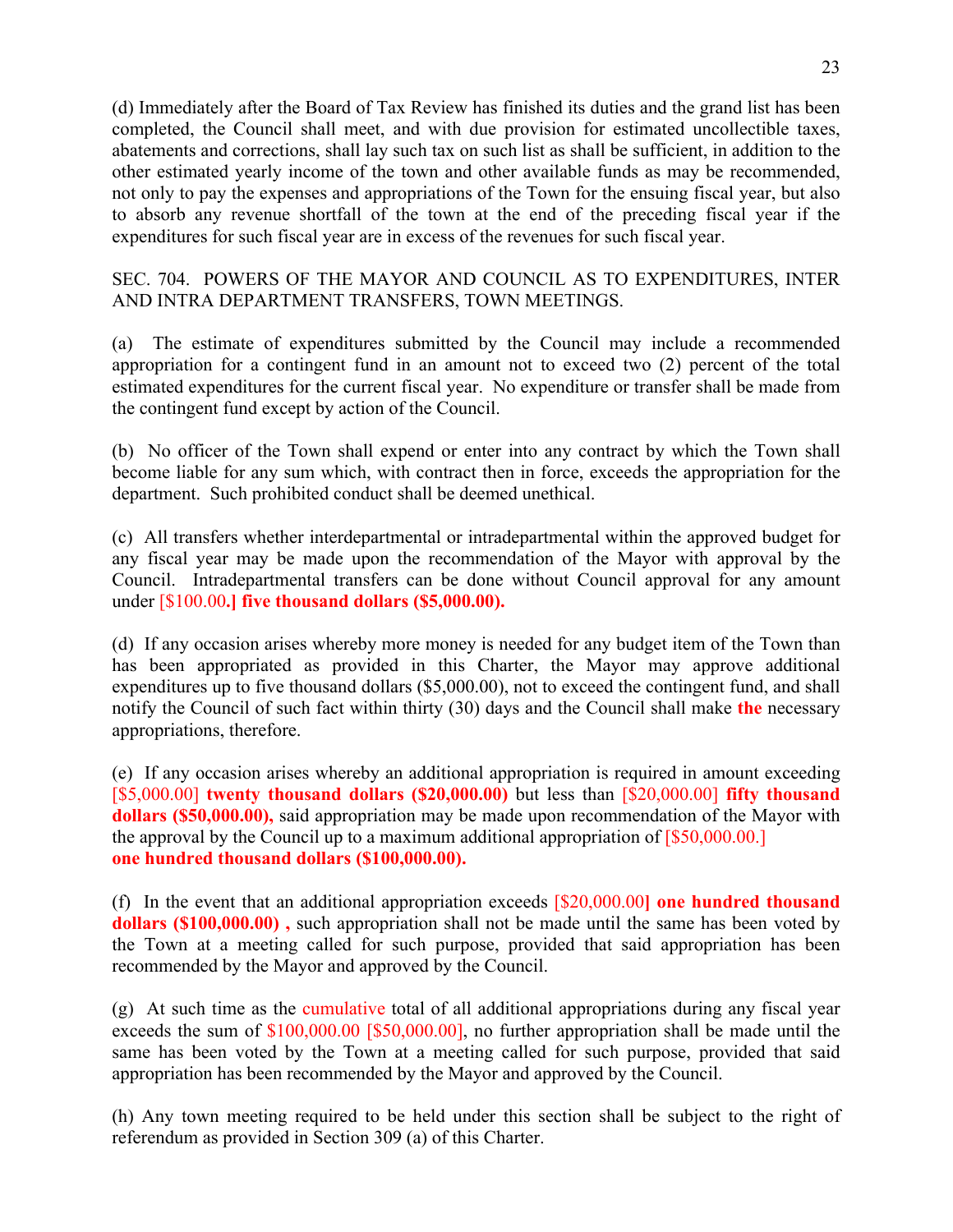(i) The amount required for any additional appropriation may be drawn either from any cash surplus available or from any contingent fund established as provided by law. If no such cash surplus exists, and no funds are available in the contingent fund, such appropriation may be financed by borrowing, and the amount of such borrowings shall be included in and made part of the tax laid by the Council under the provisions of Section 703 of this Charter.

(j) The provisions of this section and of the preceding section shall not be a limitation upon the Town in issuing bonds under the provisions of law or expending the proceeds thereof in accordance with the vote of the Town. The provisions of Sections 7-346 and 7-347 of the General Statutes shall apply to the Town with the Council performing the duties and functions therein fixed for a Board of Finance.

(k)When the Town is maintaining a reserve fund for capital and nonrecurring expenditures in accordance with Sections 7-359 through 7-369 of the Connecticut General Statutes, appropriations from the reserve fund shall not be made until the same have been voted by the town at a meeting called for such purposes, provided that said appropriations have been recommended by the Mayor and approved by the Council. Payments into said accounts may be made upon recommendation by the Mayor and approval by the Town Council.

A special appropriation or transfer of unexpended balances, and payment into or appropriation from the reserve fund for capital and nonrecurring expenditures, requiring Town Meeting approval in accordance with this Charter, may be decreased by a Town Meeting, but may not be increased. A Town Meeting may make no special appropriation or transfer of funds not recommended by the Mayor and approved the Council.

Any appropriation from the capital and nonrecurring expenditure fund shall not lapse until the purpose for which the appropriation was made shall have been accomplished or abandoned. A project shall be deemed to have been abandoned if three (3) fiscal years shall lapse without any expenditure from or encumbrance of the appropriation.

The Town Meeting shall not act upon any appropriation or expenditure which has not first been recommended by the Mayor and approved by the Council.

SEC. 705. TAX BILLS. It shall be the duty of the Tax Collector to prepare and mail to each taxpayer, at least seven (7) days before the date when taxes are due and payable, a tax bill, the form of which shall be acceptable to the Commissioner of Revenue Services.

SEC. 706. ASSESSMENT AND COLLECTION OF TAXES. Except as specifically provided in this Charter, the assessment of property for taxation and the collection of taxes shall be carried on as provided in the General Statutes or special laws of the State applicable to the Town of Wolcott.

SEC. 707. EXPENDITURES AND ACCOUNTING.

(a) The several departments, commissions, boards, committees and officers of the Town shall not involve the Town in any obligation to spend money for any purpose in excess of the amount appropriated therefore unless said obligation has been authorized in the manner provided in Section 704 of this Charter. Each order drawn upon the Treasurer shall state the department, commission, board, committee or officer or the appropriation against which it is to be charged. When any department, commission, board, committee or officer shall desire to secure a transfer of funds in its, his or her appropriation from funds set apart for one specific purpose to another,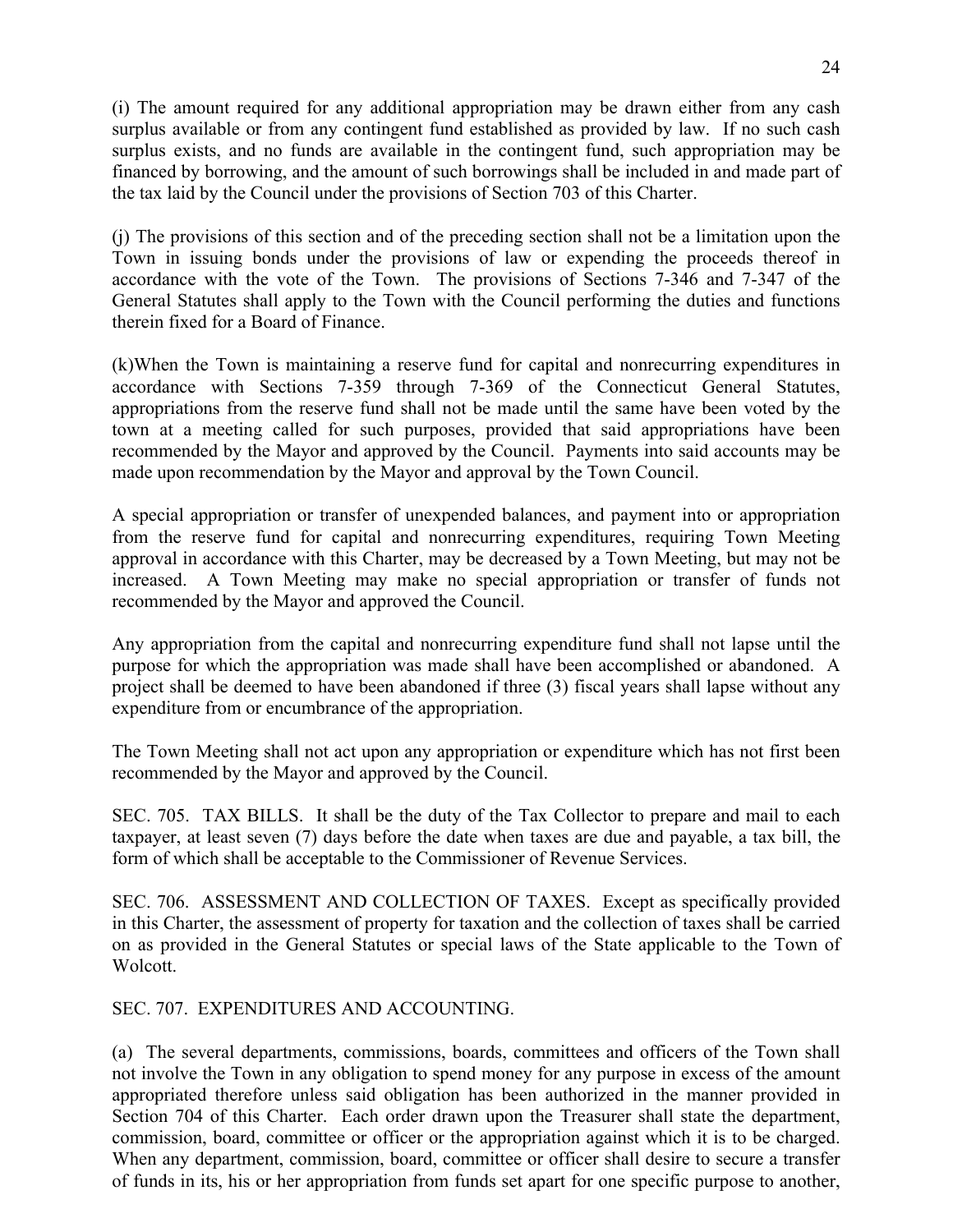before incurring any expenditure therefore, such department, commissions, board or officer shall make application to the Mayor whose duty it shall be to examine the matter and, upon the Mayor's recommendation such transfer may be made with Council approval.

(b) Every payment made in violation of the provisions of this Charter shall be deemed illegal and every official authorizing or making such payment or taking part therein shall be jointly and severally liable to the Town for the full amount so paid or received. If any officer or employee of the town shall knowingly incur any obligation or shall authorize or make any expenditure in violation of the provisions of this Charter, or take part therein, such action may be cause for his removal.

(c) Public Bidding Procedure. The Council, the Mayor, and all boards, commissions and agencies of the Town of Wolcott shall be required to put out to public sealed bid all expenditures for any one (1) item or service in excess of [ten thousand (\$10,000.00)] **twenty five thousand dollars (\$25,000.00)** dollars. One item or service is defined as but is not limited to any single item or service, any single purchase order for multiple items or services of like kind, any contracts for multiple items or services whose sum total exceeds [\$10,000.00] **twenty-five thousand dollars (\$25,000.00).** All bids shall be published in a newspaper having a local circulation at least one (1) time prior to the date set for opening of bids, the first date of publication to be at least fifteen (15) days prior to date set for opening of bids. The notice of bids shall contain *[the purpose of the bidding, the specification,]* a notice of where more particular detail may be obtained and the date and time and place of bid opening. The public shall have the right to attend bid openings at the date, time and place set in the notice. The Town of Wolcott shall reserve the right to reject any or all bids.

Notwithstanding the foregoing, the following expenditures shall be exempt from the provisions of the above public bidding procedure with the approval of the Town Council, or the Board of Education for those expenditures under the jurisdiction of the Board of Education.

(i) expenditures for architects, engineers, land surveyors, medical professionals, attorneys, accountants or artists, and such other professional or technical services;

(ii) expenditures for contracts that can only be performed or provided by one party in the judgment of the Mayor, the Municipal Finance Officer, or Business Manager of the Board of Education for those expenditures under the Board's jurisdiction.

(iii) expenditures for contracts made through cooperative purchasing arrangements with other government or quasi-governmental entities when, in the judgment of the Mayor, the Municipal Finance Officer, or Business Manager of the Board of Education for those expenditures under the Board's jurisdiction, such contracts are in the best interests of the Town.

(iv) expenditures for contracts made in accordance with procedures approved by the Town Council, or Board of Education applicable to cases of emergency involving a threat to the public health, safety or welfare. Provided that such expenditures are made in accordance with the procedures adopted by the Town Council or Board of Education, no additional Town Council or Board of Education approval shall be required by this Section. Such emergency expenditures procedures shall be adopted by the Town Council and the Board of Education respectively within sixty (60) days of effective date of this Charter.

(v) expenditures for those contracts where, in the opinion of the Mayor, the Municipal Finance Officer, or the Business Manager of the Board of Education for those expenditures under the Board's jurisdiction, it would not be practicable or in the best interest of the Town to proceed in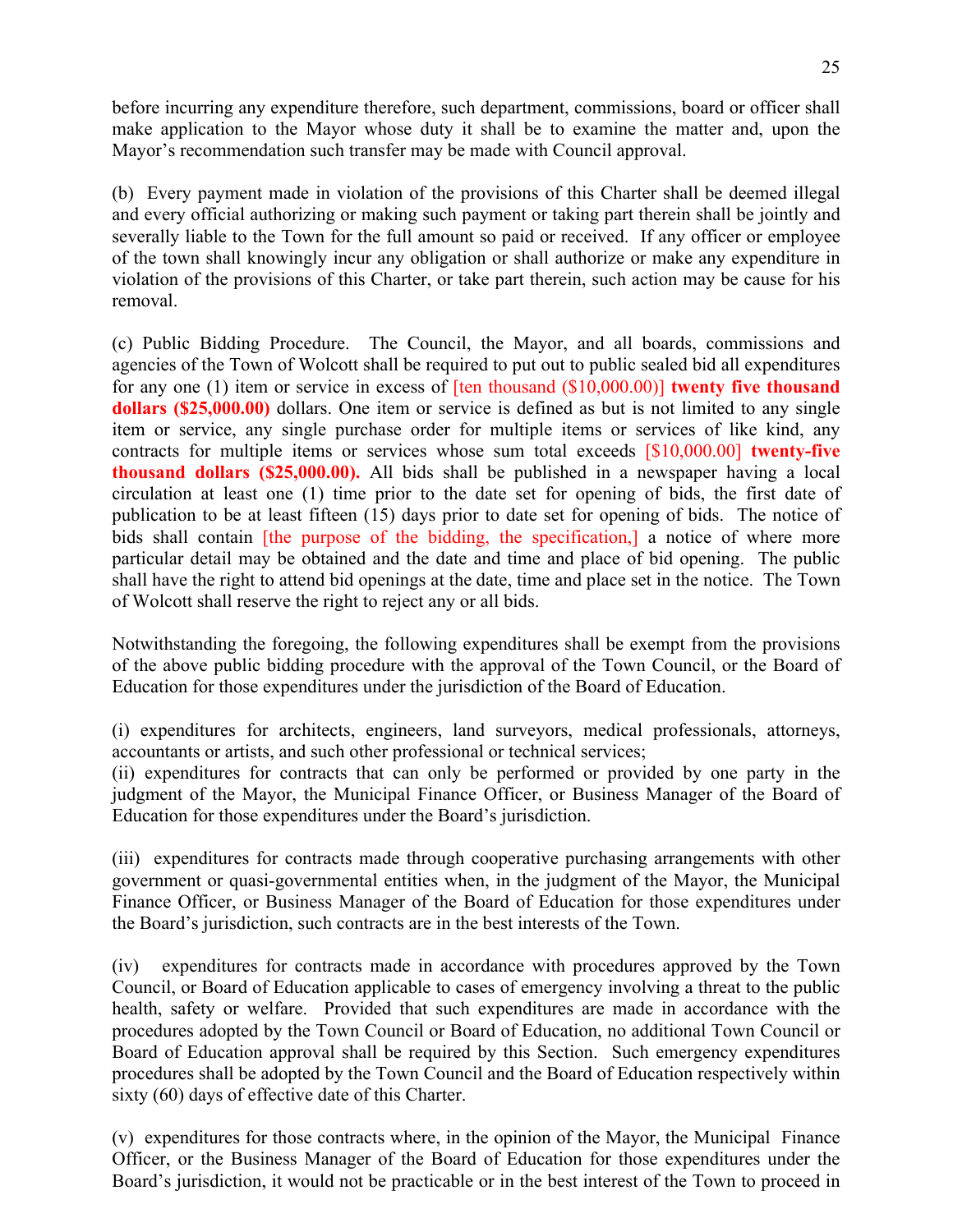the manner required by the above public bidding procedures and the Town Council or the Board of Education affirmatively determines that adherence to the public bidding procedure would not be practicable or in the best interest of the Town.

SEC. 708. INDEPENDENT AUDIT. The Council shall, at a duly authorized meeting of its members, designate a certified public accounting firm to audit the books and financial affairs of the Town government for the current fiscal year in accordance with Chapter III of the General Statutes. Upon receiving an RFP for public accounting services, that firm may be given a multiple year contract up to three (3) years without further action by the Town Council.No such firm chosen shall serve more than five (5) consecutive years in that capacity. Such five (5) year restriction may be extended for one (1) year by a 2/3 vote of the Council. Such restriction may be extended an additional one (1) year by a 2/3 vote of the Council. Said restriction may only be extended a maximum of two (2) years in a row. No auditing firm shall serve a consecutive period of more than seven (7) years. The Town Council must include as part of the chosen auditing firm's contract, mandatory compliance by the auditing firm with section 415 of this charter.

SEC. 709. OFFICIAL BONDS. All officers and employees as may be required to do so by the council shall, before entering on their official duties, execute to the Town, in the form prescribed by the Council and approved by the Town Attorney and filed with the Town Clerk, a surety company bond in a penal sum to be fixed by the Council, conditioned upon the faithful performance of such official duties. Nothing herein shall be construed to prevent the Town Council, if it deems it to be in the best interests of the Town, from prescribing which departments, offices, agencies, boards, or commissions shall be covered by a specific type of the aforementioned bonds. Premiums for such bonds shall be paid by the Town.

SEC. 710. COMPENSATION. Salaries of all the officers and other employees of the town directly or indirectly under the supervision of the Mayor shall be determined by the Town Council upon recommendation of the Mayor except as herein provided.

# **CHAPTER VIII RETIREMENT**

# SEC. 801. RETIREMENT OF MUNICIPAL EMPLOYEES

(a) The existing retirement plan shall remain in force. However, the Council may provide by ordinance a system of retirement allowances for the Town's regular full-time paid employees and for contribution by employees and/or the Town to a fund from which such allowance shall be paid. The Town may enter into a contract with any insurance company authorized to do business in this State for the purpose of insuring the whole or any part of its retirement plan or may elect to participate in the Connecticut Municipal Employees' Retirement Fund in the manner provided in Chapter 113 of the General Statutes; this is not to preclude participation in other Pension Funds approved by the Council.

(b) The Mayor, in conjunction with the Permanent Pension Committee, shall be responsible for the administration of the retirement plan, and shall recommend a contribution level not less than the minimum amount recommended by the actuary to the Council in his annual budget.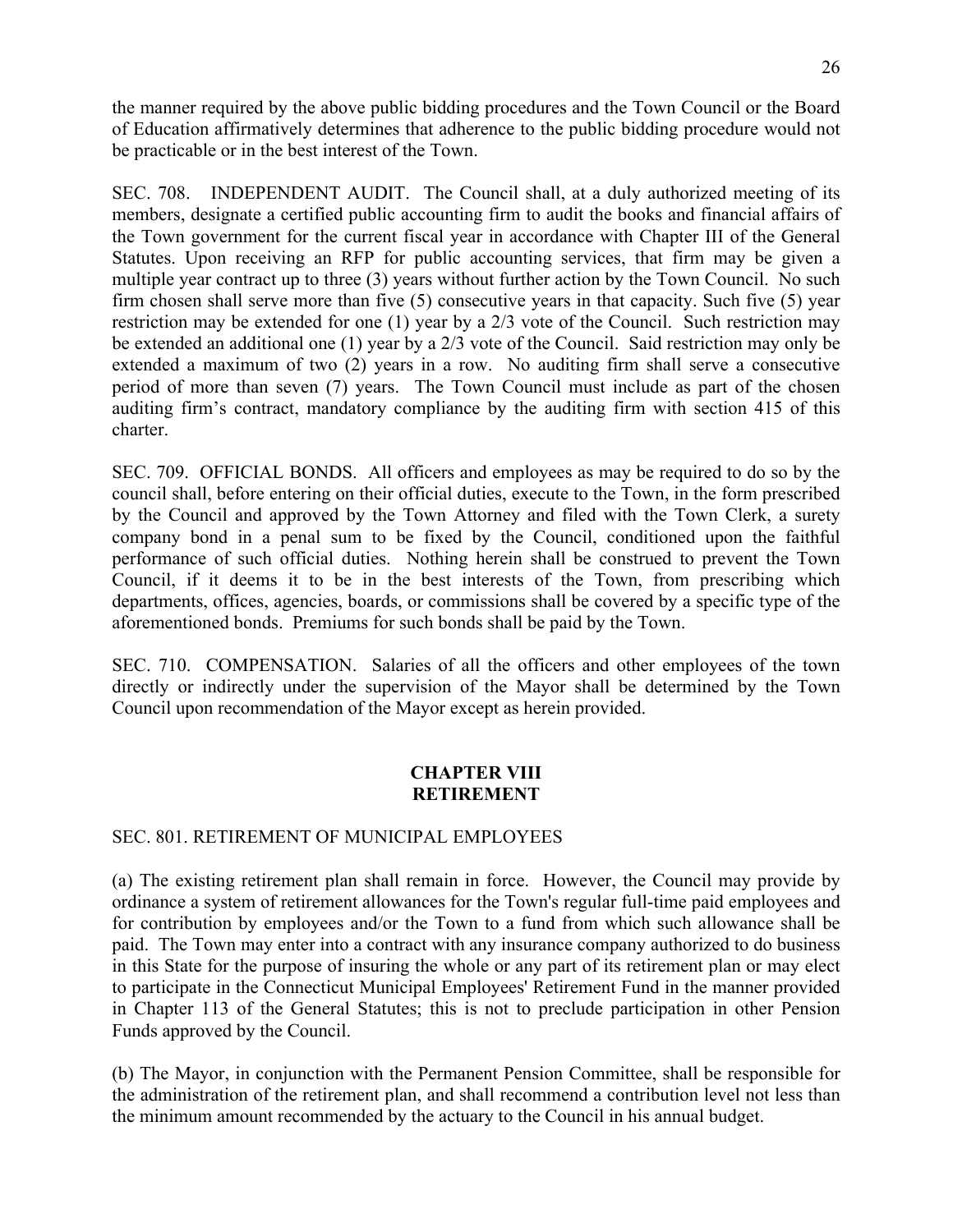#### **CHAPTER IX TRANSITION AND MISCELLANEOUS PROVISIONS**

SEC. 901. TRANSFER OF POWERS. The powers which are conferred and duties which are imposed upon any commission, board, department or office under the General Statutes or special acts concerning the Town, or any ordinance or regulation in force at the time this Charter shall take effect, if such commission, board, department or office is abolished by the Charter, shall be thereafter exercised and discharged by the commission, board, department, or office upon which are imposed corresponding or like functions, powers and duties under the provisions of this Charter. All commissions, boards, department or offices abolished by the Charter, whether elective or appointive, shall continue in the performance of their duties until provisions shall have been made for the discontinuance of such commissions, boards, department, or offices and the performance of their duties by other commissions, boards, departments, or offices and the performance of their duties by other commissions, boards, department, or office created under this Charter and until the Town Clerk shall have notified the members of such commission, boards, department, or offices as are abolished by this Charter that their successors have been qualified.

(a) There shall be a transition period for the office of Mayor. Said transition period will commence on the Monday following the election and extend to the second Friday following the election. The outgoing Mayor shall receive one additional week compensation after the completion of this transition period.

SEC. 902. PRESENT EMPLOYEES TO RETAIN POSITIONS. All persons holding permanent positions in the service of the Town on the effective date of this Charter shall retain such positions until promoted, transferred, or removed in accordance with the provisions of this Charter. All other employees of the Town on the effective date of this Charter, shall retain such positions pending action by the Council or the appropriate officer charged by the Charter with powers of appointment and removal. Any provision of law in force at the time when this charter shall take effect, and not inconsistent with the provisions of this Charter, in relation to personnel, appointment, ranks, grades, tenure of office, promotions, removal, pension and retirement rights, civil rights or any other rights or privileges of employees of the Town or any office, department or Agency thereof, shall continue in effect.

SEC. 903. TRANSFER OF RECORDS AND PROPERTY. All records, property, and equipment whatsoever of any commission, board, department, or office or part thereof, all the powers and duties of which are assigned to any other commission, board, department, or office by this Charter, shall be transferred and delivered intact to the commission, board, department, or office to which such powers and duties are so assigned. If part of the powers and duties of any commission, board, department, or office or part thereof are, by this Charter, assigned to another commission, board, department, or officer, all records, property and equipment relating exclusively thereto shall be transferred and delivered to the commission, board, department, or office to which such powers and duties are assigned.

SEC. 904. LEGAL PROCEEDINGS. No action or proceeding, civil or criminal, pending on the effective date of this Charter, brought by or against the Town or any commission, board, department, or office thereof, shall be affected or abated by the adoption of this Charter or by